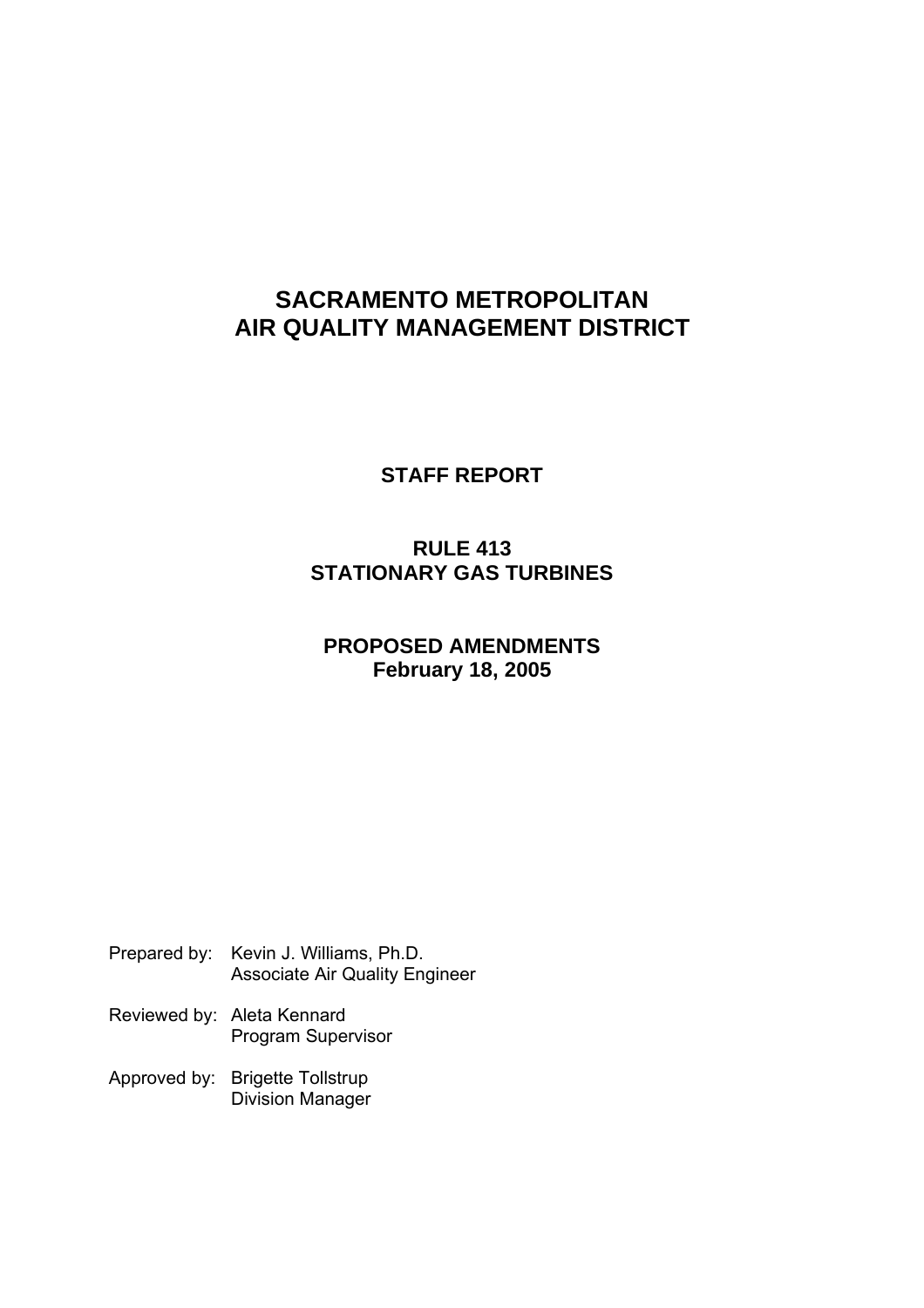# **BACKGROUND**

Rule 413, STATIONARY GAS TURBINES, was adopted by the Sacramento Metropolitan Air Quality Management District ("District") in April of 1995 and amended in May of 1997. The rule establishes Reasonably Available Control Technology (RACT) and Best Available Retrofit Control Technology (BARCT) limits for nitrogen oxides (NOx) emissions from gas turbines.

As new technology is developed and rules are enforced, circumstances can arise that were not considered in developing a rule. At the time Rule 413 was adopted, the largest gas turbine operating within the District was a simple cycle turbine with a capacity of approximately 50 MW. More recently, larger, combined cycle power plants with gas turbines having capacities greater than 100 MW have been constructed or are under construction within the District.

At the time Rule 413 was adopted, a startup period of 1 hour was sufficient for gas turbines within the District to achieve the NOx limits of Rule 413. However, larger combined cycle units, equipped with dry, low-NOx combustors and selective catalytic reduction (SCR) systems, require significantly longer startup periods to achieve the NOx limits.

In addition, larger, combined cycle systems require longer periods of time to stabilize NOx emission rates following periods of rapid load changes or other disturbances to steady state operation. These so-called "short-term excursions" were not considered at the time Rule 413 was adopted.

# **LEGAL MANDATES**

# Federal Mandates

The District has been designated as a severe nonattainment area for the federal 1-hour ozone standard and as a serious nonattainment area for the federal 8-hour ozone standard by the United States Environmental Protection Agency (U.S. EPA). There are legal mandates that directly resulted from these classifications. Section 182(c) of the federal Clean Air Act Amendments of 1990 required all ozone nonattainment areas classified as "serious" and above to submit a State Implementation Plan (SIP) revision by November 15, 1994 which described, in part, how the area will achieve: (i) the National Ambient Air Quality Standard for ozone, and (ii) actual VOC emission reductions of at least three percent per year (with NOx emission reductions substituted for some of the required VOC emission reductions) averaged over each consecutive 3-year period beginning November 1993. Section 182(d) requires the District to adopt the control measures proposed in the SIP. Section 172(c)(1) requires the District to adopt Reasonably Available Control Technology (RACT) for major stationary sources. Rule 413 is a NOx control measure required by the 1994 Sacramento Area Regional Ozone Attainment Plan.

# State Mandates

The District is designated serious nonattainment for the state ozone standard. The California Clean Air Act requires areas with this designation to adopt control measures required in Sections 40913, 40914, and 40919 of the California Health and Safety Code (HSC):

- HSC Section 40913 requires districts to develop a plan to achieve California's ambient air quality standards by the earliest practicable date.
- HSC Section 40914(b)(2) requires every nonattainment district which cannot achieve a reduction of 5% or more per year in district wide emissions to adopt "every feasible measure" to reduce the emission of nonattainment pollutants and their precursors. Rule 413 is a "feasible measure" that imposes limitations comparable to the most stringent of the California air district rules. A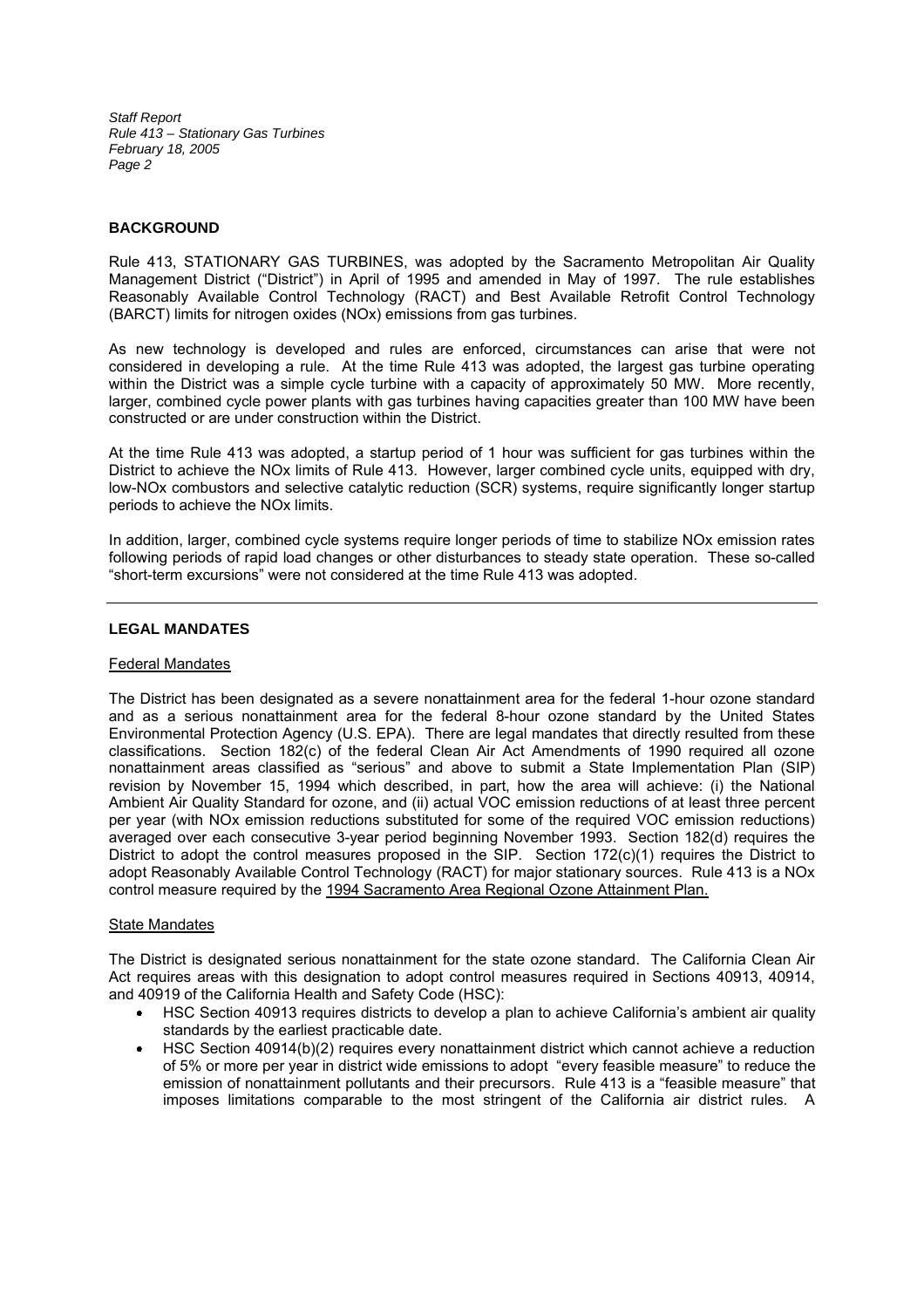> comparison of Rule 413 with other California air district rules for stationary gas turbines is included in Attachment B.

HSC Section 40919(a)(3) requires districts with serious nonattainment for ozone to adopt Best Available Retrofit Control Technology (BARCT) for all existing sources. BARCT means an emission limitation that is based on the maximum degree of reduction achievable, taking into account environmental, energy, and economic impacts by each class or category of sources (HSC Section 40406). Rule 413 satisfies the BARCT requirement for gas turbines, and is a NOx control measure required by the Sacramento 1991 Air Quality Attainment Plan.

Transport Mitigation Emission Control Requirements: Districts within the area of origin of transported air pollutants, as identified in the California Code of Regulations (CCR) Section 70500(c), shall include sufficient emission control measures in their attainment plans for ozone adopted pursuant to Part 3, Chapter 10 (commencing with Section 40910) of Division 26 of the HSC, to mitigate the impact of pollution sources within their jurisdictions on ozone concentrations in downwind areas commensurate with the level of contribution. An upwind district shall comply with the transport mitigation planning and implementation requirements set forth in this section regardless of its attainment status, unless the upwind district complies with the requirements of CCR Section 70601. At a minimum, the attainment/transport mitigation plans for districts within the air basins specified below shall conform to the following requirements:

- (1) Broader Sacramento Area [as defined in CCR Section 70500(b)(3)] shall:
	- (A) require the adoption and implementation of all feasible measures as expeditiously as practicable.
	- (B) require the adoption and implementation of BARCT, as defined in HSC Section 40406, on all existing stationary sources of ozone precursor emissions as expeditiously as practicable.
	- (C) require the implementation, by December 31, 2004, of a stationary source permitting program designed to achieve no net increase in the emissions of ozone precursors from new or modified stationary sources that emit or have the potential to emit 10 tons or greater per year of an ozone precursor.
	- (D) include measures sufficient to attain the state ambient air quality standard for ozone by the earliest practicable date within the Upper Sacramento Valley and that portion of the Mountain Counties Air Basin north of the Calaveras-Tuolumne County border and south of the Sierra-Plumas County border, except as provided in HSC Section 41503(d), during air pollution episodes which the state has determined meet the following conditions:
		- (i) are likely to produce a violation of the state ozone standard in the Upper Sacramento Valley or that portion of the Mountain Counties Air Basin north of the Calaveras-Tuolumne County border and south of the Sierra-Plumas County border; and
		- (ii) are dominated by overwhelming pollutant transport from the Broader Sacramento Area; and
		- (iii) are not measurably affected by emission of ozone precursors from sources located within the Upper Sacramento Valley or that portion of the Mountain Counties Air Basin north of the Calaveras-Tuolumne County border and south of the Sierra-Plumas County border.

Senate Bill (SB) 656: SB 656 (Sher, 2003) requires the California Air Resources Board (ARB) to adopt a list of feasible and most effective control measures to make progress toward state and federal PM10 and PM2.5 standards. Districts are then required to adopt an implementation schedule for measures by July 31, 2005. Because NOx contributes to particulate matter problems in certain areas, the measures on ARB's list of district measures that reduce particulate matter (Staff Report, Proposed List of Measures to Reduce Particulate Matter - PM10 and PM2.5, ARB, October 18, 2004) include District Rule 413 as well as San Joaquin Valley Air Pollution Control District Rule 4703, and South Coast Air Quality Management District Rule 1134. An ARB technical report (Characterization of Ambient PM10 and PM2.5 in California,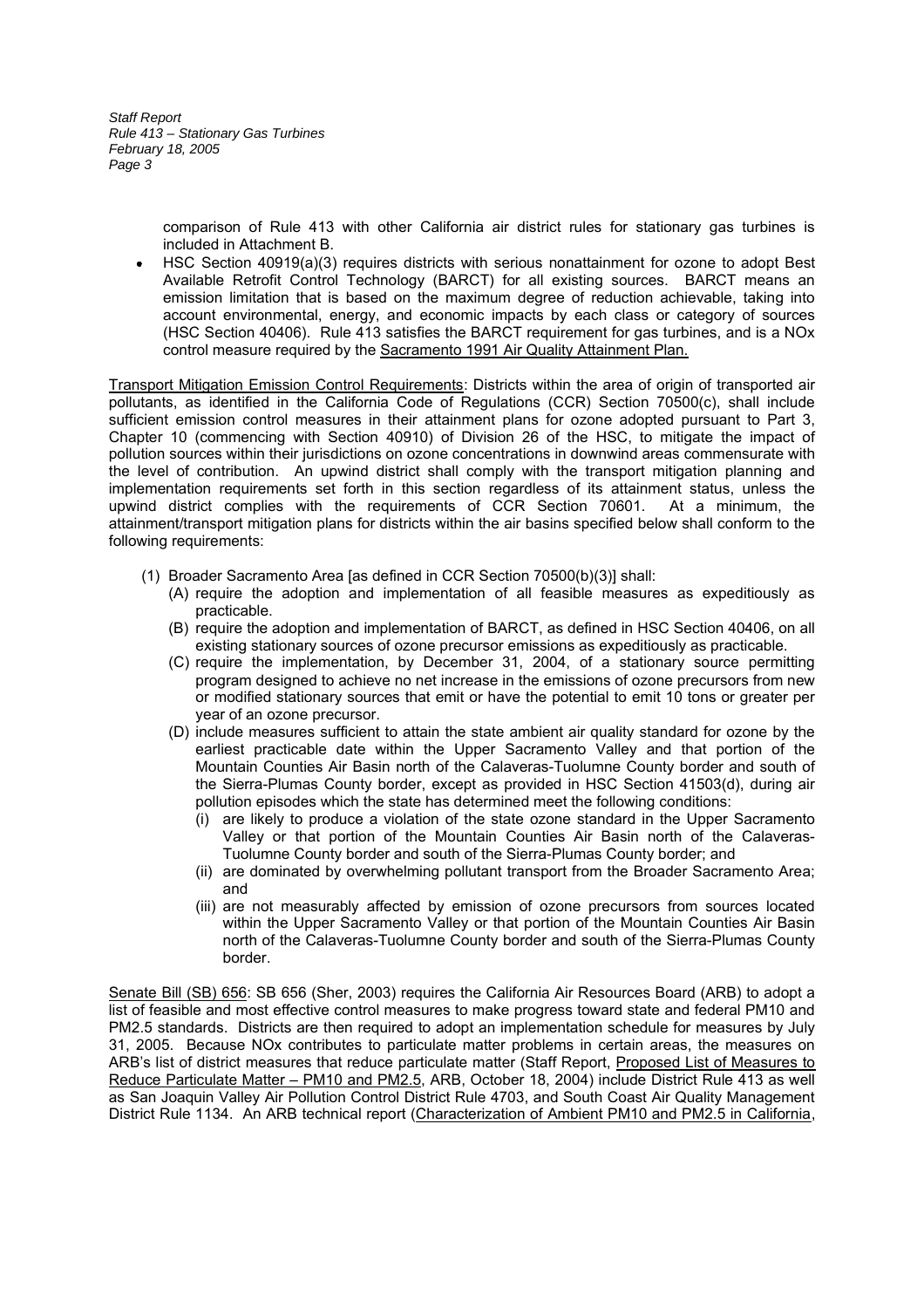ARB, December 2001) estimates that 37% of wintertime PM2.5 concentrations in the Sacramento area are due to nitrates from motor vehicles and other combustion sources.

All turbines within the District with capacities  $\geq 0.3$  MW have been permitted with BACT requirements (5 ppmv or less) that are more stringent than the Rule 413 emission limits. Because the existing turbines all have state-of-the-art emission controls, it is not possible to impose more stringent limits for Rule 413 that would reduce emissions from any existing (or future) turbines within the District at this time.

# **NECESSITY OF AMENDMENTS**

On October 21, 2002, the District issued a Final Determination of Compliance (FDOC) for the Sacramento Municipal Utility District (SMUD) Cosumnes Power Plant (CPP), to be located adjacent to the former Rancho Seco Nuclear Power Plant. Phase I will consist of two General Electric 7FA turbines, approximately 170 MW each, equipped with heat recovery steam generators and operating in a combined cycle with a condensing steam turbine. Total generating capacity for Phase I will be approximately 500 MW. NOx emissions from the gas turbines will be controlled to 2 ppmv at 15% oxygen  $(O<sub>2</sub>)$  using dry, low-NOx combustors and an ammonia-based SCR system.

Condition 26 of the FDOC allows the turbines a 3-hour period during startup to achieve the 2 ppmv NOx emission limit. This condition is in conflict with Rule 413, which allows a 1-hour period for startup to achieve 9 ppmv NOx for a turbine with a capacity greater than or equal to 10 MW and equipped with SCR. In addition, Condition 26 of the FDOC also allows 1-hour average NOx concentrations for periods that include "short-term excursions" to meet a limit of 30 ppmv. This condition is also in conflict with Rule 413, which provides no exemption for short-term excursions.

SMUD currently operates a combined cycle power plant, the Sacramento Power Authority (SPA), with a total generating capacity of 158 MW. The plant consists of a Siemens V84.2 turbine with a capacity of 103 MW, equipped with a heat recovery steam generator and a duct burner, and operating in a combined cycle with a steam turbine. NOx emissions from the gas turbine are controlled to 3 ppmy at 15% O<sub>2</sub> using dry, low-NOx combustors and an ammonia-based SCR system.

Condition 15 of the Permit to Operate for SPA allows 3-hour average NOx concentrations for periods that include short-term excursions to meet a limit of 30 ppmv. This condition is in conflict with Rule 413.

SMUD has requested that the District amend Rule 413 on the basis that the current rule imposes requirements that are technologically infeasible for large, combined cycle turbines. Specifically, SMUD has requested that the start-up exemption be extended for units similar to CPP, and that an exemption for short-term excursions be provided for units similar to SPA and CPP.

Within the District, there are 11 other stationary gas turbines that are subject to the requirements of Rule 413. These turbines, with capacities ranging from 24 to 77 MW, are able to comply with the current version of Rule 413.

#### Technical Evaluation

Staff performed an evaluation to determine (1) whether the current rule requirements are technologically infeasible, and (2) if so, the appropriate parameters for amending the exemptions.

In response to a staff request concerning the startup period, SMUD provided data showing NOx concentration vs. time from startup for four recently constructed, combined cycle plants in California. These plants employ state-of-the-art turbine technology and emission control, using F Class gas turbines similar in design and capacity to CPP.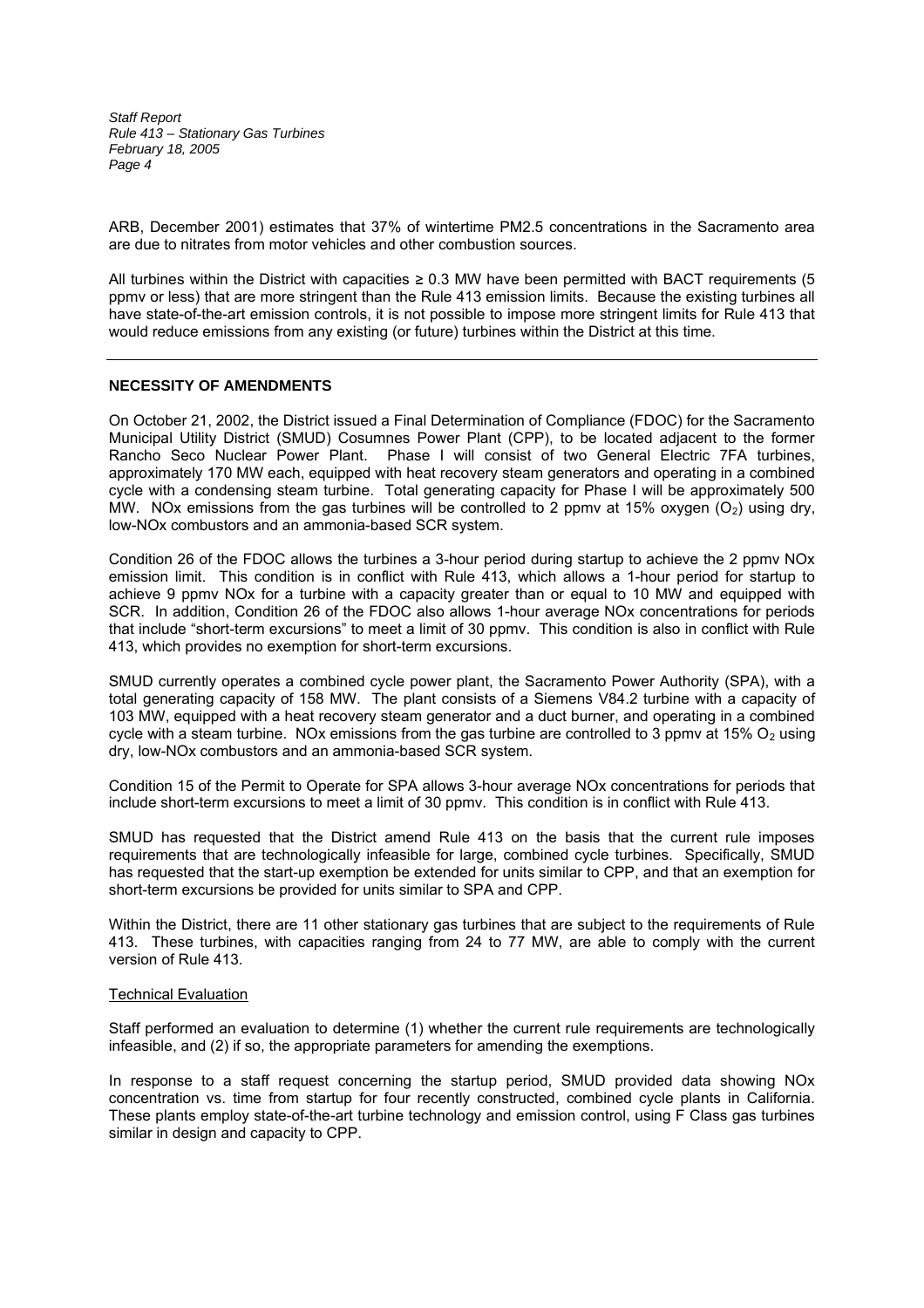The startup data from the Moss Landing Power Plant in Monterey County are most representative of the operation expected at CPP. The data showed that a 4-hour period was required for cold startups and a 3-hour period was required for warm startups before a NOx concentration below 9 ppmv was attained.

Due to thermal stress constraints, especially for the heat recovery steam generator (HRSG) and steam turbine, large combined cycle plants require longer than one hour to achieve thermal stability such that the systems can be operated in compliance with the NOx limits of Rule 413. In general, the startup of a combined cycle power block consists of the following steps:

- Purge the gas path of the combustion turbine.
- Initiate fuel flow and ignition.  $\bullet$
- Operate at synch idle speed.  $\bullet$
- Synchronize the gas turbine generator with the grid.
- Ramp up the electrical load, at the manufacturer's recommended ramp rate, to the hold point where the HRSG is brought to the minimum operating temperature.
- Warm up the HRSG.  $\bullet$
- Begin steam production.  $\bullet$
- Introduce steam to the steam turbine to bring it up to temperature.
- Synchronize the steam turbine generator with the grid.
- Ramp up the combustion turbine and the steam turbine to full load.

During the startup sequence, the F Class combustion turbines are designed to operate in pre-mix mode with higher fuel/air ratios than at steady state. Compliant NOx emissions are achieved only when the final pre-mix state is reached. The gas turbine load at which this occurs varies somewhat between turbine manufacturers and models, and depends to an extent on site conditions. In general, the General Electric 7FA turbines to be used at CPP will reach this level between 50% and 60% of gas turbine full load.

Staff has determined that a startup period of 1 hour is technologically infeasible for CPP and other large, combined cycle turbines with capacities of 160 MW or greater, using the current state-of-the-art technology. Staff recommends that, for these turbines, the startup period be extended to 4 hours for a cold startup and 3 hours for a warm startup. The startup period for a hot startup should remain at 1 hour. (Cold, warm, and hot turbine startups are distinguished by the length of time that the associated steam turbine has been shut down.)

In response to a staff request concerning short-term excursions, SMUD provided data obtained from the SPA facility over a 30-month period from May 2002 through September 2004. During this period, 8 shortterm excursions occurred, due to transient operating conditions that resulted in short-duration spikes in the NOx concentration. Although the steady-state NOx concentration at SPA is normally 3 ppmv or less, these brief spikes caused the 1-hour average NOx concentration to exceed the Rule 413 limit of 9 ppmv. Averaging times as long as 6 hours for periods including short-term excursions were necessary for the average NOx concentration to fall below 9 ppmv. Similar performance is expected for excursions at CPP.

There are several possible causes of increased NOx concentrations during short-term excursions. In the case of SPA, the most common causes have been related to fuel pressure variations (pressure pulses) that cause one of the plant safety systems to switch the combustor from pre-mix (dry low-NOx) mode to diffusion mode. When this occurs, the primary air/fuel mixture becomes less fuel-lean, resulting in higher combustion temperatures and greater NOx formation. Other causes of short-term excursions, in which the combustor either switches to diffusion mode (in the case of turbines such as the Siemens V84.2 at SPA) or to a richer air/fuel mixture in pre-mix mode (in the case of turbines such as the General Electric 7FA at CPP), or lags in the responsiveness of the SCR system, include rapid turbine load changes,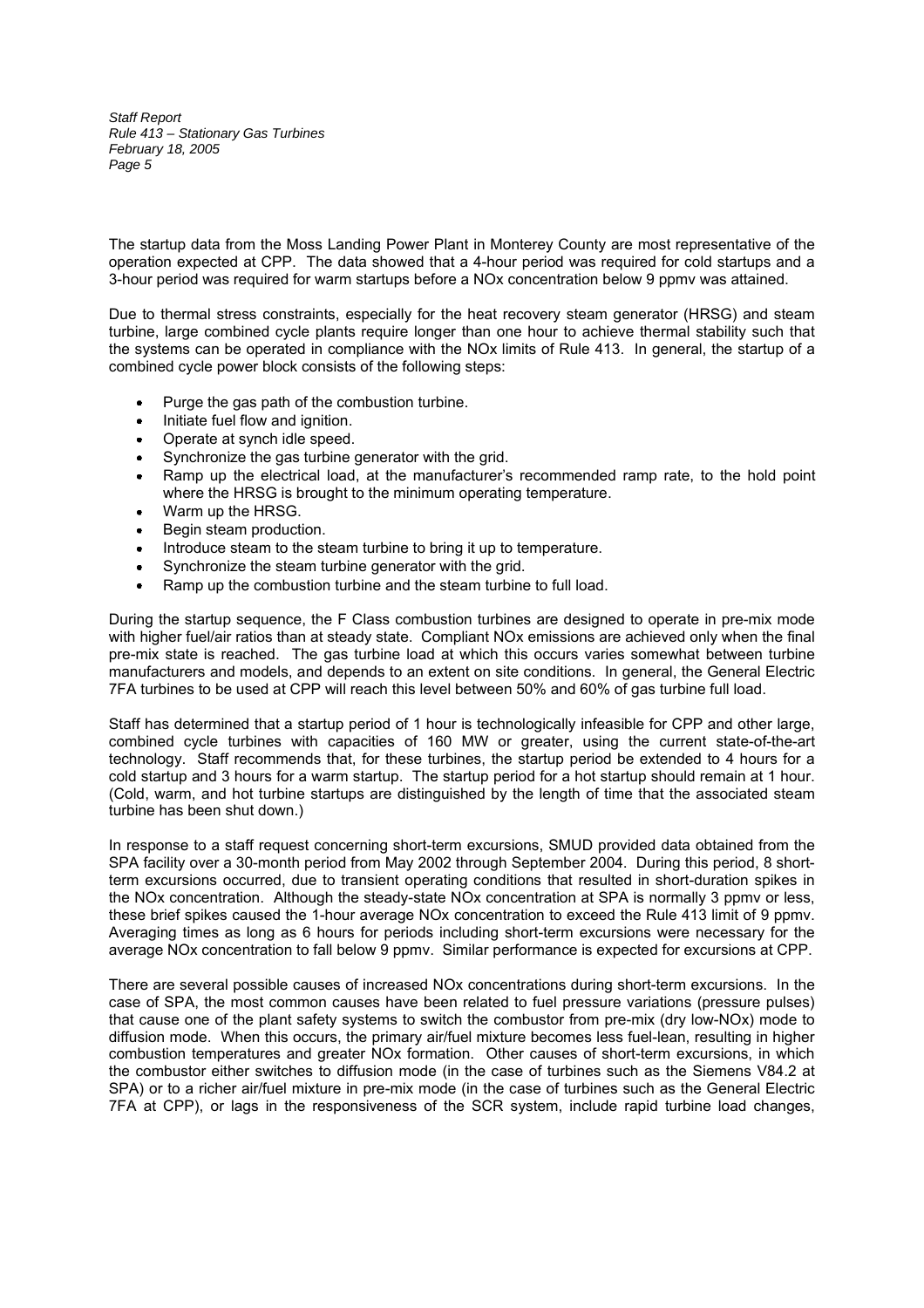(either operator-induced or automatic), initiation of duct burner operation, and initiation or suspension of inlet air chilling, inlet air misting, or power augmentation steam injection (for units so equipped).

Staff has determined that a 1-hour average NOx concentration of 9 ppmv during short-term excursions is technologically infeasible for SPA, CPP, and other large, combined cycle turbines with capacities greater than 100 MW, using state-of-the-art technology. Although steady-state operation is the norm, a certain amount of transient operation is unavoidable. Staff recommends that, for these turbines, a 6-hour averaging period be allowed for compliance with the NOx limit during periods that include short-term excursions, and that these excursions be limited to a total of 10 hours per year.

# **SUMMARY OF AMENDMENTS**

The proposed amendments address both the startup period and short-term excursions. Section 113 will be revised to extend the startup period for large gas turbines at combined cycle plants. A new Section 114 will be added to allow large gas turbines at combined cycle plants a 6-hour averaging period to comply with NOx limits during short-term excursions.

#### Section 113

Section 113 provides an exemption from the NOx limitations during periods of startup and shutdown of a gas turbine. The proposed amendments extend the startup exemption for a gas turbine with a rated output greater than or equal to 160 MW, which is part of a combined cycle process, to:

- Up to 4 hours following a shutdown of the associated steam turbine of 72 hours or more; and
- Up to 3 hours following a shutdown of the associated steam turbine of between 8 hours and 72 hours.

In all other cases, the startup period is not to exceed 1 hour. The shutdown period in all cases will remain at 1 hour.

### Section 114

A new Section 114 will be added to provide a 6-hour averaging period for compliance with Rule 413 NOx limitations for a gas turbine with a rated output greater than 100 MW, which is part of a combined cycle process, during a short-term excursion. The following conditions are covered by this exemption:

- Combustion turbine load changes at a rate which exceeds the turbine manufacturer's recommended ramp rate, and which are initiated by the control area system operator when the plant is operating under automatic generation control, or are the result of activation of a plant automatic safety or equipment protection system.
- Fuel pressure variations, or the activation of a plant automatic safety or equipment protection system, that force the turbine control system to modify the air/fuel mixture for reasons of safety.
- Initiation or shutdown of an evaporative cooler, inlet air chiller, or inlet air misting system.
- Initiation or shutdown of duct burners.
- Initiation or shutdown of power augmentation water or steam injection.
- Conditions resulting from technological limitations as identified by the operator and approved in writing by the Air Pollution Control Officer, the California Air Resources Board, and the U.S. Environmental Protection Agency.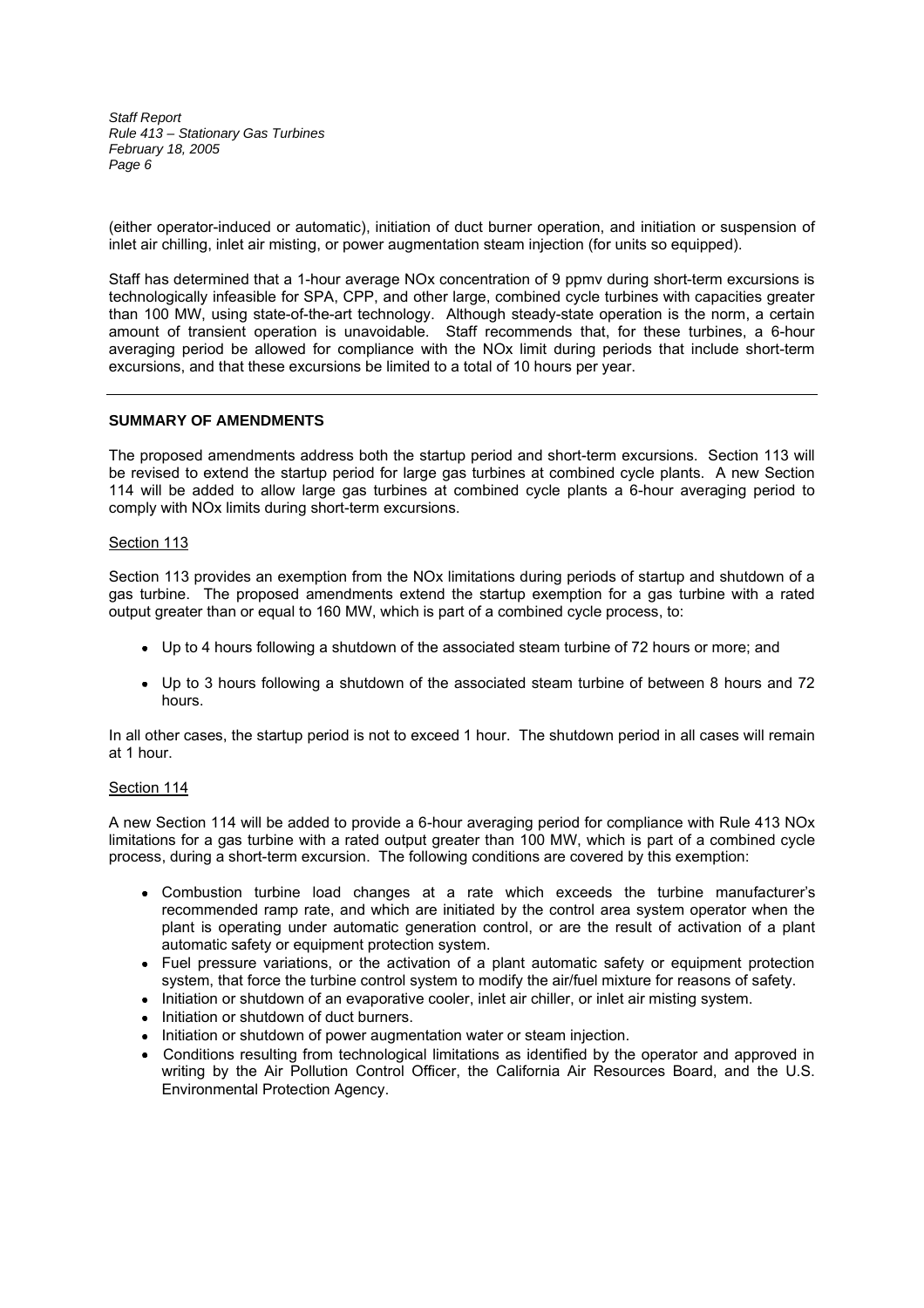Each short-term excursion shall not include more than four consecutive 15-minute periods when the 15 minute average NOx concentration exceeds the limits of Rule 413. The maximum 6-hour average NOx concentration for periods that include short-term excursions shall not exceed the NOx limits. The cumulative total of all 15-minute periods when the average NOx concentration exceeds the limits shall not exceed 10 hours per year per gas turbine.

The definitions of four terms used in Section 114 will be also be added to Section 200. For the purposes of Rule 413, the following definitions will apply:

- The "control area system operator" is the organization that regulates electrical power generation within a specified region (the control area) in order to balance electrical loads and maintain planned interchange schedules with other control areas.
- "Automatic generation control" is the computer link between the control system area operator and an electrical power generating plant, by which the control area system operator can control adjustments, upward or downward, in the electrical power output of the generating plant.
- Ramp rate is the rate of change in the electrical power output of a generating unit over time, typically expressed as megawatts per minute.
- "Short-term excursion" will be defined as a period of time in which the 15-minute average concentration of NOx emitted from a stationary gas turbine exceeds the limits of Sections 301 and 302 in response to transient operating conditions as specified in Sections 114.1 through 114.6.

Within the District, the SMUD Power Systems Operator is the control area system operator. A gas turbine would be subject to a ramp rate in excess of the manufacturer's recommended ramp rate only in the event of an accelerated shutdown triggered to protect the plant or its equipment, or by the control area system operator in response to conditions unknown to the plant operator, such as a system-wide emergency.

The firing of duct burners is controlled by local plant operators under the direction of the control area system operator when extra power generation is required. Because duct firing is a less efficient means of augmenting power generation, duct burners are shut down as soon as the specific need is no longer present.

# Section 502

A new Section 502.4 will be added to require the owner or operator of any gas turbine for which the startup period is extended beyond 1 hour, per Section 113, to record, for each gas turbine startup, the length of time that the associated steam turbine has been shut down prior to startup. This will establish whether the startup period allowed by Section 113 is 1 hour, 3 hours, or 4 hours.

A new Section 502.5 will be added to require the owner or operator of any unit to which the exemption for short-term excursions applies, per Section 114, to record the following information for each short-term excursion: the number of consecutive 15-minute periods when the 15-minute average NOx concentration exceeded the limits of Sections 301 and 302; the qualified condition(s) under which the short-term excursion occurred; and the maximum 6-hour average NOx concentration during the period of time that includes the short-term excursion. In addition, for each stationary gas turbine to which Section 114 applies, the owner or operator will be required to record the cumulative total, per calendar year, of all 15 minute periods when the 15-minute average NOx concentration exceeded the limits of Sections 301 and 302. These added recordkeeping requirements will aid in the assessment of compliance with Section 114.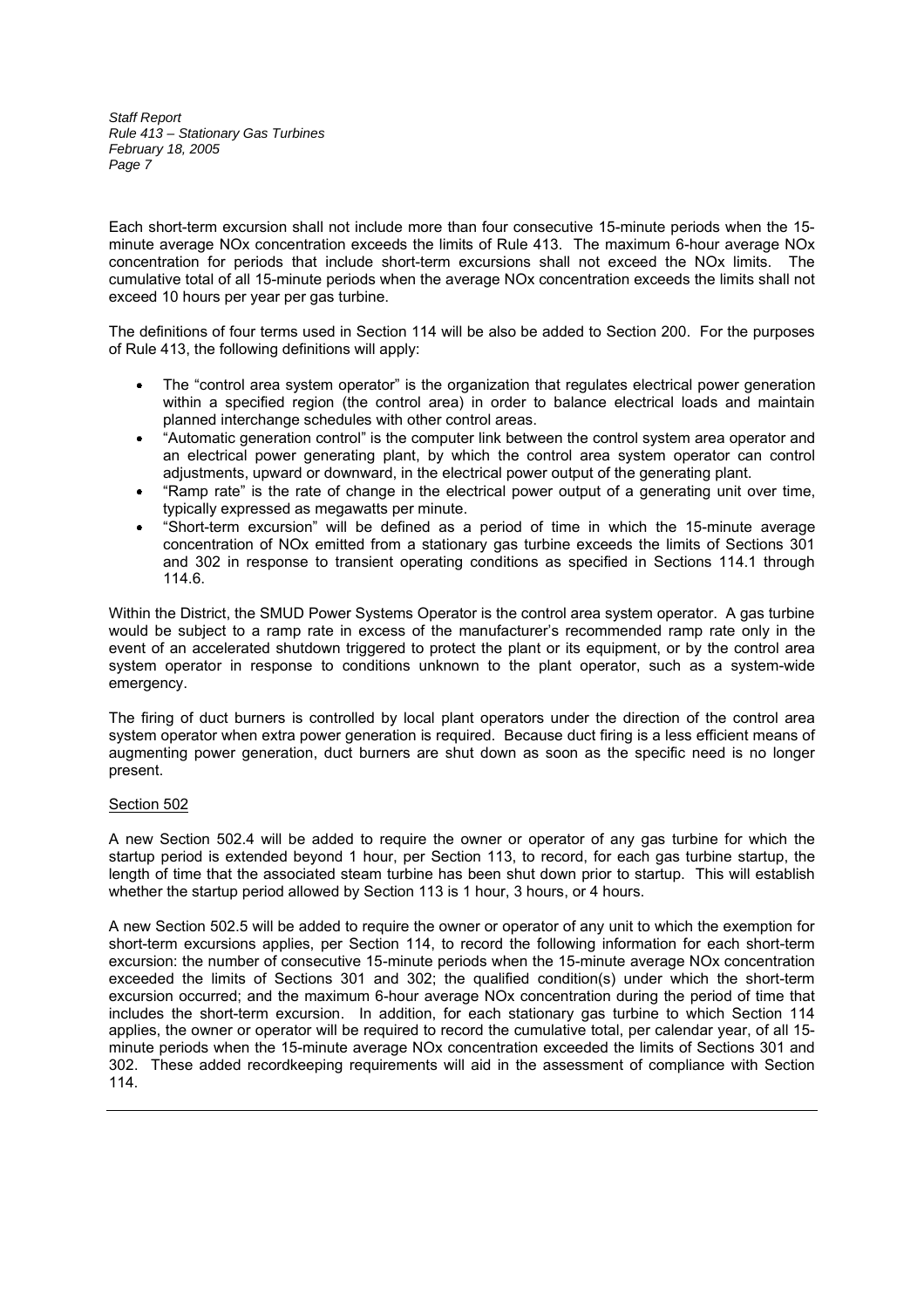### **EMISSIONS IMPACT**

The proposed amendment to the startup exemption will not result in any increase in emissions from existing stationary gas turbines within the District. The extension of the startup period will affect only the gas turbines yet to be installed at CPP, and will not affect any turbines currently operating within the District.

The proposed exemption for short-term excursions will affect only the gas turbines to be installed at CPP and the existing turbine at SPA. In the past 30 months, there have been 8 short-term excursions that have resulted in an average of 50 pounds each of NOx emissions in excess of what is allowed by Rule 413. These excursions were in compliance with the Permit to Operate and the emissions were fully offset as required by Rule 202, New Source Review; however, the excursions were in violation of Rule 413. Based on this prior operating experience, it is estimated that there would be an increase of approximately 160 lb/year of NOx emissions allowed from SPA due to the proposed exemption for short-term excursions. Theoretically, the worst-case increase in emissions from SPA that would be allowed to occur under the proposed exemption would be 180 pounds of NOx per excursion or 1,800 lb/year.

### **SIP APPROVABILITY**

The proposed amendments are necessary to allow normal, expected operation of large gas turbines at combined cycle plants, and are consistent with EPA guidelines for SIP-approved rules.

The extension of the startup exemption is crafted such that it applies only to CPP and does not apply to any existing source within the District. It should be noted that other California district rules contain startup exemptions of between 2 and 3 hours; only Rule 413 requires a 1-hour startup period for all gas turbines. Although the extension of the startup period for CPP will result in higher emissions during startup than previously allowed, a 1-hour startup period has been shown to be technologically infeasible for CPP. Furthermore, all startup emissions from CPP have been fully offset as required by Rule 202 - New Source Review.

The exemption for short-term excursions is worded such that it applies only to CPP and SPA. This exemption extends the averaging period for NOx concentration to 6 hours during short-term excursions. EPA's guidance on SIP approval [*Issues Relating to VOC Regulation Cutpoints, Deficiencies, and Deviations (a.k.a. ,"The Bluebook")*, EPA, May 25, 1988, revised January 11, 1990, and *Guidance Document for Correcting Common VOC & Other Rule Deficiencies (a.k.a., "The Little Bluebook")*, EPA, April 1991, revised August 21, 2001] indicates that averaging periods of 24 hours or less are acceptable in SIP-approved rules.

# **SOCIOECONOMIC IMPACT**

California HSC Section 40728.5 requires a district to perform an assessment of the socioeconomic impacts before adopting, amending, or repealing a rule that will significantly affect air quality or emission limitations. The district board is required to actively consider the socioeconomic impact of the proposal and make a good faith effort to minimize adverse socioeconomic impacts.

HSC Section 40728.5 defines "socioeconomic impact" to mean the following:

- 1. The type of industry or business, including small business, affected by the rule.
- 2. The impact of the rule on employment and the economy of the region.
- 3. The range of probable costs, including costs to industry or business, including small business.
- 4. The availability and cost-effectiveness of alternatives to the proposed rule.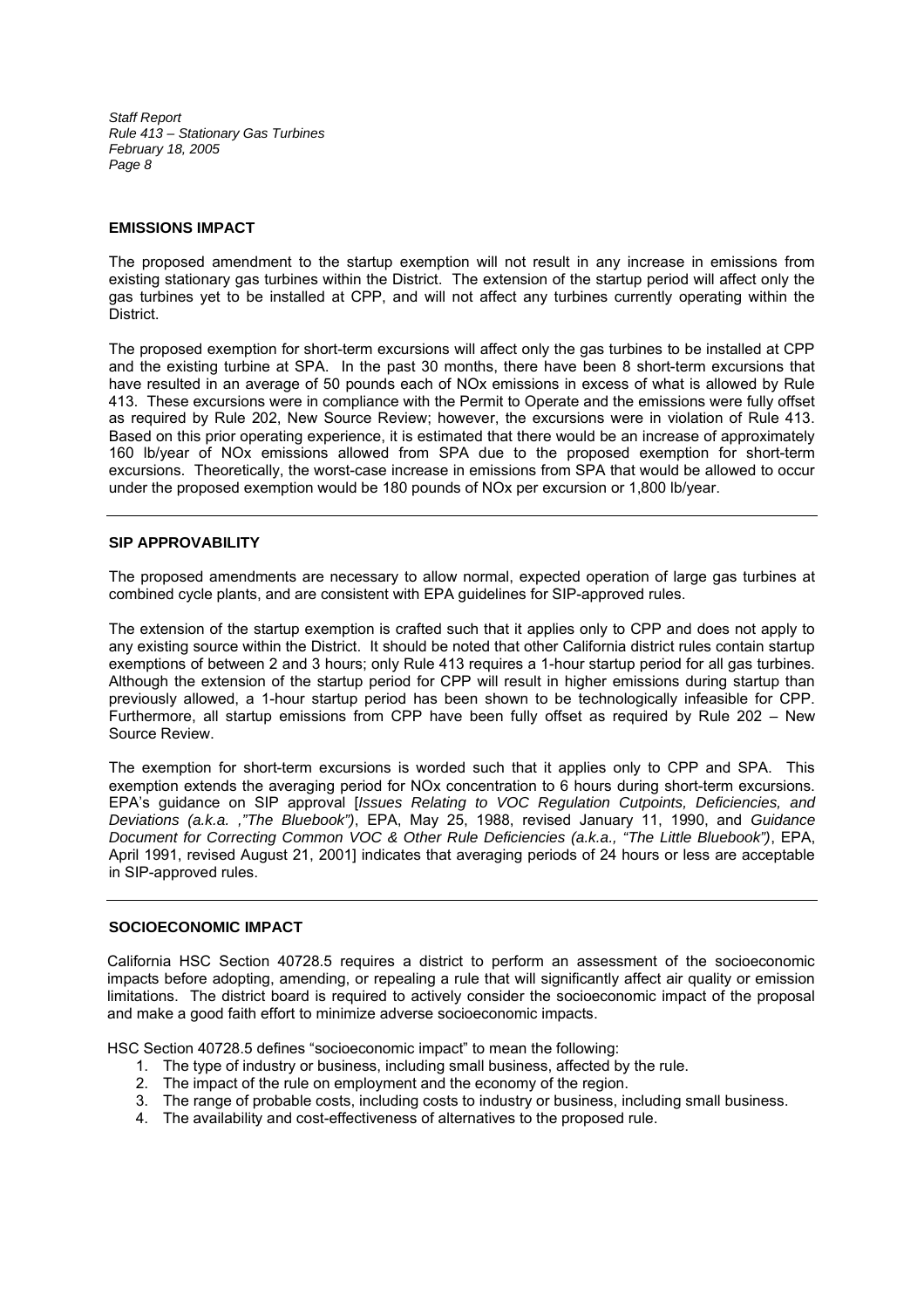- 5. The emission reduction potential of the rule.
- 6. The necessity of adopting the rule to attain state and federal ambient air standards.

#### Types of Affected Business and Industry Including Small Business

The proposed amendments to Rule 413 will affect only SMUD. SMUD is a municipal utility and is not a small business. No other businesses or industries will be affected.

#### Employment and Economy Impacts

The proposed amendments provide the SMUD CPP and SPA facilities needed relief from requirements that impede safe operation of the turbines, prevent the turbines from meeting electrical system demand requirements, or penalize SMUD for infrequent, normal operational glitches such as fuel pressure pulses. No impacts to employment and the regional economy are expected.

#### Range of Probable Costs

No costs will be incurred by SMUD as a result of the proposed amendments.

#### Availability and Cost Effectiveness of Alternatives

The alternative to the proposed amendments is not to amend the rule. This could prevent larger, more efficient and economical combined cycle plants from operating within the District. Modern, F Class combined cycle systems routinely achieve thermal efficiencies of 50-55%, compared to the 40-45% thermal efficiency that was typical of combined cycle systems 20 years ago. A typical utility base load power plant has a thermal efficiency of about 35%.

#### Emission Reduction Potential of the Rule

The proposed amendments do not provide for reductions in NOx emissions.

#### Necessity of Adopting the Rule

The proposed amendments to Rule 413 are necessary because the current rule contains provisions that are technologically infeasible for large, combined cycle plants.

#### **ENVIRONMENTAL REVIEW AND COMPLIANCE**

The District's Environmental Coordinator finds that the approval of the proposed action is exempt from CEQA under Section 15061(b)(3) of the State CEQA Guidelines because it can be seen with certainty that there is no possibility that the activity in question may have a significant adverse effect on the environment.

# **PUBLIC COMMENTS**

A public workshop on the proposed rule was held on February 14, 2005. A public notice was mailed to interested parties and was posted on the District web site. The draft rule and staff report were made available for public review at that time.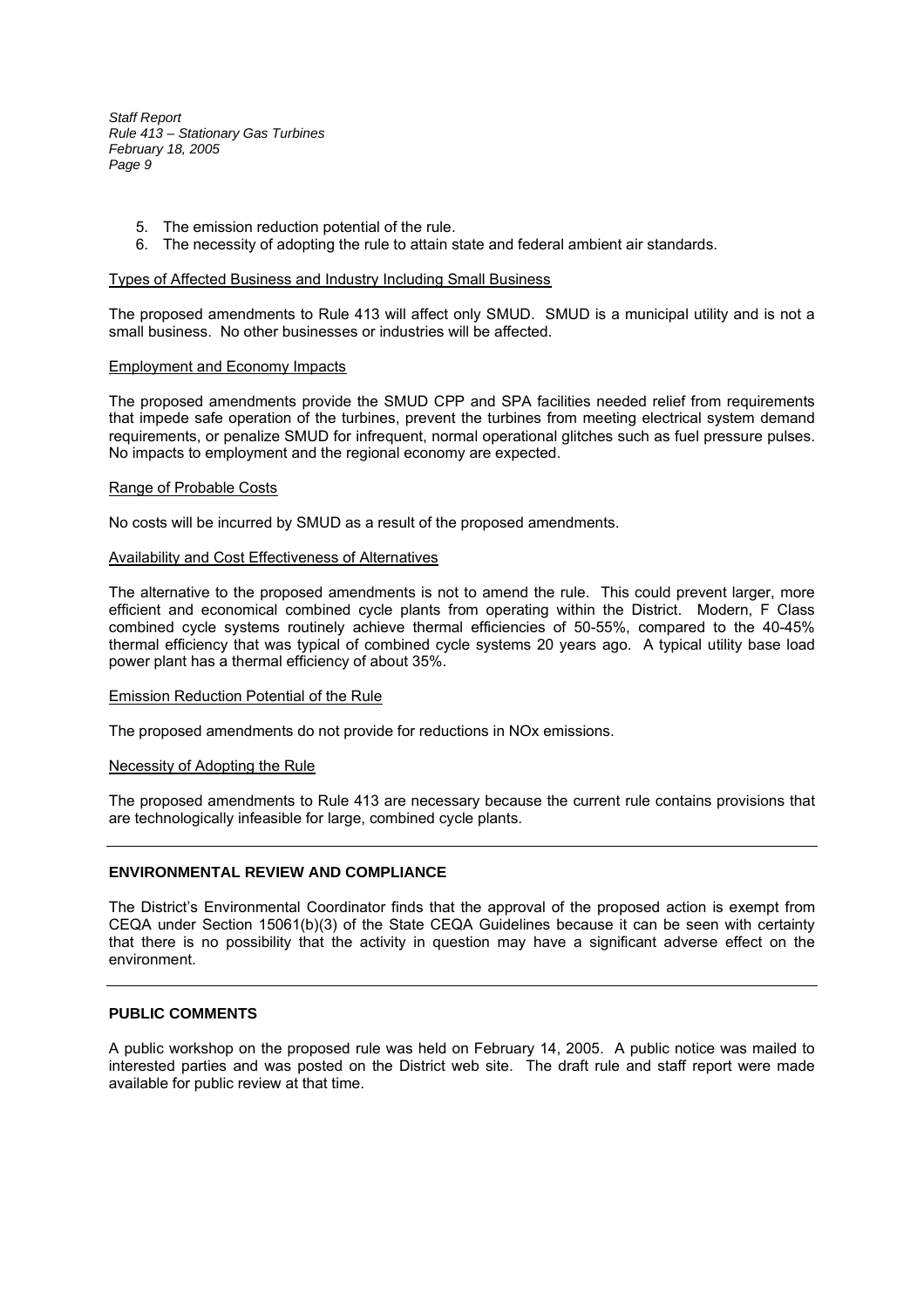No comments on the proposed amendments were received from the general public. A comment letter dated February 11, 2005, was received from Mr. Alex Krichevsky of the ARB. Mr. Krichevsky stated that it would improve clarity and ensure enforceability of the rule if the terms "ramp rate,", "automatic generation control," and "area system operator" were defined. Staff has addressed this comment by adding these definitions to the rule and staff report.

Mr. Krichevsky also stated that the District should include justification for the operation of a combustion turbine above the manufacturer's recommended ramp rate or for the shutting down of a duct burner. Staff has addressed this comment by adding a discussion of these conditions to the staff report.

# **TABLE OF FINDINGS**

According to Section 40727(a) of the California Health & Safety Code, prior to adopting or amending a rule or regulation, an air district's board must make findings of necessity, authority, clarity, consistency, nonduplication, and reference. The findings must be based on the following:

- 1. Information presented in the District's written analysis, prepared pursuant to Health and Safety Code Section 40727.2,
- 2. Information contained in the rulemaking records pursuant to Section 40728 of the Health and Safety Code, and
- 3. Relevant information presented at the Board's hearing for the rule.

The following table shows the required findings for proposed Rule 413.

| <b>Finding</b> | <b>Definition</b>                                                                                                                                        | <b>Finding Determination</b>                                                                                                                                                                                                                                                             |
|----------------|----------------------------------------------------------------------------------------------------------------------------------------------------------|------------------------------------------------------------------------------------------------------------------------------------------------------------------------------------------------------------------------------------------------------------------------------------------|
| Authority      | The District is permitted or required to<br>adopt, amend, or repeal the rule by a<br>provision of law or a state or federal                              | The District is authorized to amend Rule 413<br>by California Health and Safety Code (HSC)<br>Sections 40001, 40702, and 41010. [HSC                                                                                                                                                     |
|                | regulation.                                                                                                                                              | Section 40727(b)(2)].                                                                                                                                                                                                                                                                    |
| Necessity      | The District has demonstrated that a<br>need exists for the rule, or for its<br>amendment or repeal.                                                     | The amendments to Rule 413 are necessary<br>because the current rule contains provisions<br>which are technologically infeasible for large,<br>combined cycle plants. [HSC Section<br>$40727(b)(1)$ ].                                                                                   |
| Clarity        | The rule is written or displayed so that<br>its meaning can be easily understood<br>by the persons directly affected by it.                              | The District has reviewed the proposed<br>amendments and determined that they can be<br>understood by the affected industries. In<br>addition, the record contains no evidence that<br>people directly affected by the rule cannot<br>understand the rule. [HSC Section<br>40727(b)(3)]. |
| Consistency    | The rule is in harmony with, and not in<br>conflict with or contradictory to,<br>existing statutes, court decisions, or<br>state or federal regulations. | The District has found that the proposed rule<br>does not conflict with, and is not contradictory<br>to, existing statutes, court decisions, or state or<br>federal regulations. [HSC Section<br>40727(b)(4)].                                                                           |

# **Rule 413 – Required Findings**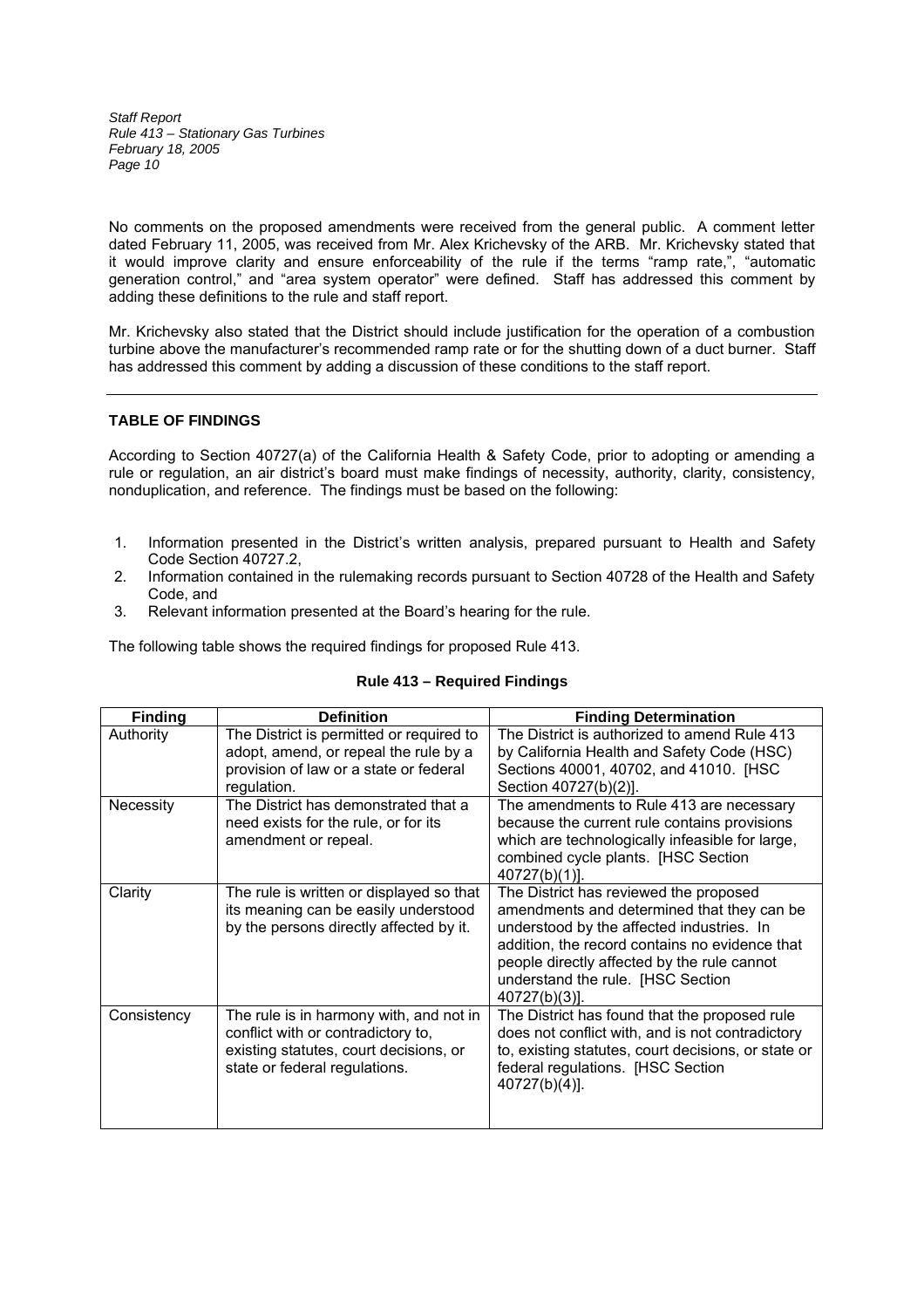| <b>Finding</b>                                                          | <b>Definition</b>                                                                                                                                                                                                                                                                       | <b>Finding Determination</b>                                                                                                                                                                                                                                                                                         |
|-------------------------------------------------------------------------|-----------------------------------------------------------------------------------------------------------------------------------------------------------------------------------------------------------------------------------------------------------------------------------------|----------------------------------------------------------------------------------------------------------------------------------------------------------------------------------------------------------------------------------------------------------------------------------------------------------------------|
| Non-<br>Duplication                                                     | The rule does not impose the same<br>requirements as an existing state or<br>federal regulation, unless the District<br>finds that the requirements are<br>necessary or proper to execute the<br>powers and duties granted to, and<br>imposed upon the District.                        | There are federal requirements that also apply<br>to stationary gas turbines: Subpart GG of 40<br>CFR Part 60 (NSPS) and Parts 72-78 of 40<br>CFR (Acid Rain). Rule 413 contains<br>requirements that are more stringent than the<br>federal requirements and does not duplicate<br>them. [HSC Section 40727(b)(5)]. |
| Reference                                                               | Any statute, court decision, or other<br>provision of law that the District<br>implements, interprets, or makes<br>specific by adopting, amending, or<br>repealing the rule. An example of this<br>would be the 1988 EPA State<br>Implementation Plan call to revise<br>District rules. | In adopting the proposed rule, the District is<br>implementing Sections 182(c) and (d) of the<br>federal Clean Air Act Amendments of 1990,<br>and Section 40919(a)(3) of the California<br>Health and Safety Code. [HSC Section<br>40727(b)(6)].                                                                     |
| Additional<br>Informational<br>Requirements<br>(HSC Section<br>40727.2) | In complying with HSC Section<br>40727, the District must identify all<br>federal requirements and District rules<br>that apply to the same equipment or<br>source type as the proposed rule or<br>amendments.                                                                          | Exempt from this requirement by HSC Section<br>40727.2(g) because the proposed<br>amendments do not impose a new emission<br>limit or standard, make an existing limit or<br>standard more stringent, or impose new or<br>more stringent monitoring, reporting, or<br>recordkeeping requirements.                    |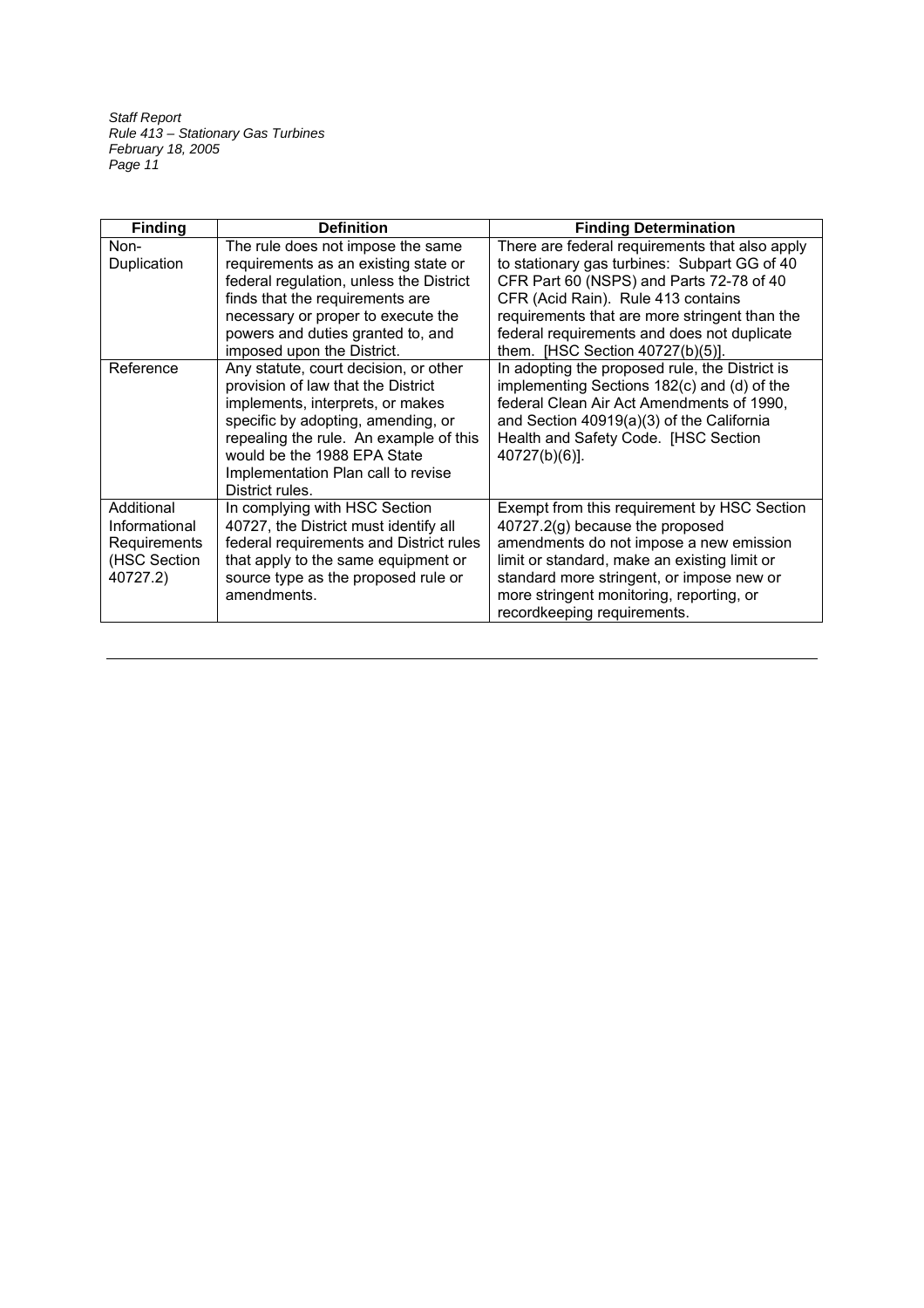# **ATTACHMENT A LIST OF CHANGES TO RULE 413**

| Section 113                                                                                 | Revised to extend the startup period for a gas turbine with a rated output<br>greater than or equal to 160 MW, which is part of a combined cycle<br>process, to 4 hours following a shutdown of the associated steam turbine<br>of 72 hours or more, and 3 hours following a shutdown of the associated<br>steam turbine of between 8 hours and 72 hours. |
|---------------------------------------------------------------------------------------------|-----------------------------------------------------------------------------------------------------------------------------------------------------------------------------------------------------------------------------------------------------------------------------------------------------------------------------------------------------------|
| Section 114                                                                                 | Added paragraph to allow a 6-hour averaging time for compliance with<br>NOx limits during short-term excursions for a gas turbine with a rated<br>output greater than 100 MW which is part of a combined cycle process.                                                                                                                                   |
| Section 201                                                                                 | Added definition of the term "automatic generation control."                                                                                                                                                                                                                                                                                              |
| Sections 2042, 2024, 2035,<br>2046, 2057, 2068, 20710,<br>20811, 20912, 2103, 2145,<br>2126 | Sections renumbered.                                                                                                                                                                                                                                                                                                                                      |
| Section 2035, Sections<br>302.1(b), (c), and (d), and<br>Sections $302.2(b)$ and (c)        | Corrected typographical error: calender calendar.                                                                                                                                                                                                                                                                                                         |
| Section 203                                                                                 | Added definition of the term "control area system operator."                                                                                                                                                                                                                                                                                              |
| Section 209                                                                                 | Added definition of the term "ramp rate."                                                                                                                                                                                                                                                                                                                 |
| Section 214                                                                                 | Added definition of the term "short-term excursion."                                                                                                                                                                                                                                                                                                      |
| Section 502.4                                                                               | Added recordkeeping requirements for gas turbine startups to aid in<br>assessing compliance with revised Section 113.                                                                                                                                                                                                                                     |
| Section 502.5                                                                               | Added recordkeeping requirements for short-term excursions to aid in<br>assessing compliance with new Section 114.                                                                                                                                                                                                                                        |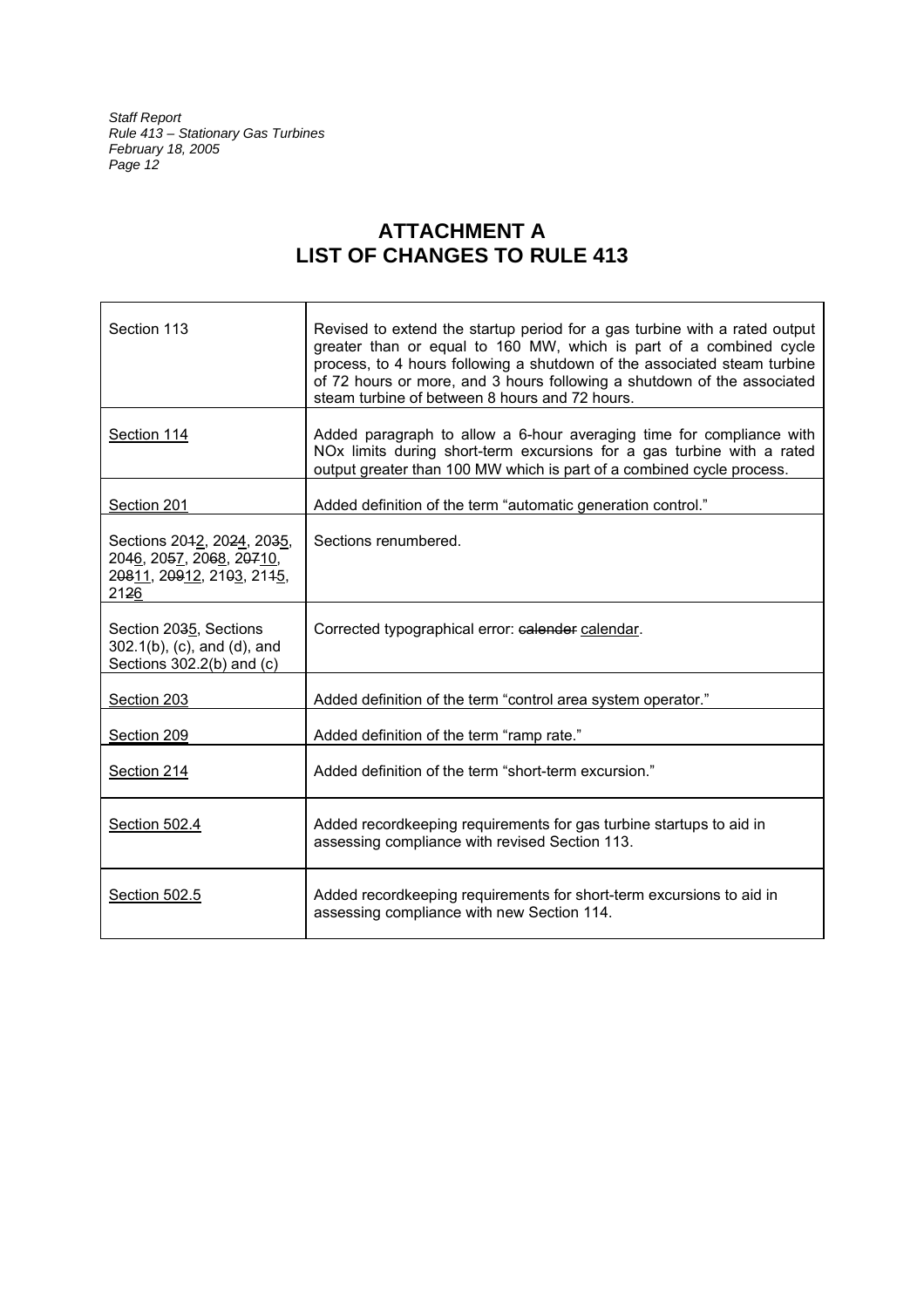*Staff Report Rule 413 – Stationary Gas Turbines February 18, 2005* Staff Report<br>Rule 413 – Stationary Gas Turbines<br>February 18, 2005<br>Page 13

# **ALL FEASIBLE MEASURES COMPARISON ALL FEASIBLE MEASURES COMPARISON ATTACHMENT B**

The following table shows a comparison of the requirements of Rule 413 with those adopted by other districts for<br>stationary gas turbines. The following table shows a comparison of the requirements of Rule 413 with those adopted by other districts for stationary gas turbines.

| Comparison<br>Element of | SMAQMD<br>Rule 413                                                                                    | Rule 1134 (8/8/1997)<br>SCAQMD              | Rule 4703 (4/25/2002)<br>SJVAPCD                  | Rule 74.23 (1/8/2002)<br>VCAPCD                 | Rule 9-9 (9/21/1994)<br>BAAQMD               |
|--------------------------|-------------------------------------------------------------------------------------------------------|---------------------------------------------|---------------------------------------------------|-------------------------------------------------|----------------------------------------------|
| Applicability            | <u>က</u><br>New and existing stationary<br>gas turbines with ratings ≥ 0<br>MW output or ≥ 3 MMBtu/hr | stationary gas turbines<br>New and existing | stationary gas turbines<br>New and existing       | New and existing<br>stationary gas              | New and existing<br>stationary gas           |
|                          | input and operated on                                                                                 | with ratings $\geq 0.3$ MW<br>output        | with ratings $\geq 0.3$ MW<br>output and/or $> 3$ | Ν<br>turbines with ratings<br>0.3 MW output and | ΛΙ<br>turbines with ratings<br>0.3 MW output |
|                          | gaseous or liquid fuel                                                                                |                                             | MMBtu/hr input                                    | operated on gaseous<br>and/or liquid fuel       |                                              |
| Conclusion -<br>Rule     | The applicability of SMAQMD Rule 413 is equivalent to the other district rules                        |                                             |                                                   |                                                 |                                              |
| Applicability            |                                                                                                       |                                             |                                                   |                                                 |                                              |
| Exemptions               | Laboratory units used in                                                                              | Laboratory units                            | Laboratory units                                  | -aboratory units                                | Testing of aircraft                          |
|                          | esearch and testing                                                                                   | used in research                            | used in research                                  | used in research                                | turbine engines                              |
|                          | Units used to provide                                                                                 | and testing                                 | and testing                                       | and testing                                     | for flight                                   |
|                          | emergency electrical                                                                                  | Units used                                  | Units limited by                                  | Units operated                                  | certification                                |
|                          |                                                                                                       | exclusively for                             | permit condition to                               | exclusively for                                 | Units used solely                            |
|                          | power, emergency water<br>pumping for flood control<br>or firefighting, emergency                     | firefighting and/or                         | be used                                           | firefighting and/or                             | for firefighting                             |
|                          |                                                                                                       | flood control                               | exclusively for                                   | flood control                                   | and/or flood                                 |
|                          | ŏ<br>potable water pumping,                                                                           | Chemical                                    | firefighting and/or                               | Units operated                                  | control                                      |
|                          | emergency sewage                                                                                      | processing gas                              | flood control                                     | less than 200                                   | Emergency                                    |
|                          | pumping, provided: (1)                                                                                | turbine units                               | Emergency                                         | nours per                                       | standby gas                                  |
|                          | operation for maintenance<br>is limited to 100 hours per                                              | All existing                                | standby units                                     | calendar year                                   | turbines                                     |
|                          |                                                                                                       | pipeline gas                                | limited by permit                                 | Emergency                                       | Units with ratings                           |
|                          | year; (2) operation is<br>limited to 200 hours per                                                    | turbine units                               | condition to                                      | standby units                                   | < 4 MW and                                   |
|                          |                                                                                                       | located in the                              | operate less than                                 | operated during                                 | operated less                                |
|                          | year; (3) operation is not                                                                            | Southeast Desert                            | 200 hours per year                                | an emergency or                                 | than 877 hours                               |
|                          | for supplying power to a                                                                              | Air Basin                                   | for maintenance                                   | for maintenance                                 | per calendar year                            |
|                          | utility grid; and (4)                                                                                 | Emergency                                   | and testing                                       | Maintenance                                     | Emission limits do                           |
|                          | operation other than for                                                                              | standby and                                 | Units with ratings <                              | operation is                                    | not apply during                             |
|                          | $\Omega$<br>maintenance is limited t                                                                  |                                             |                                                   |                                                 |                                              |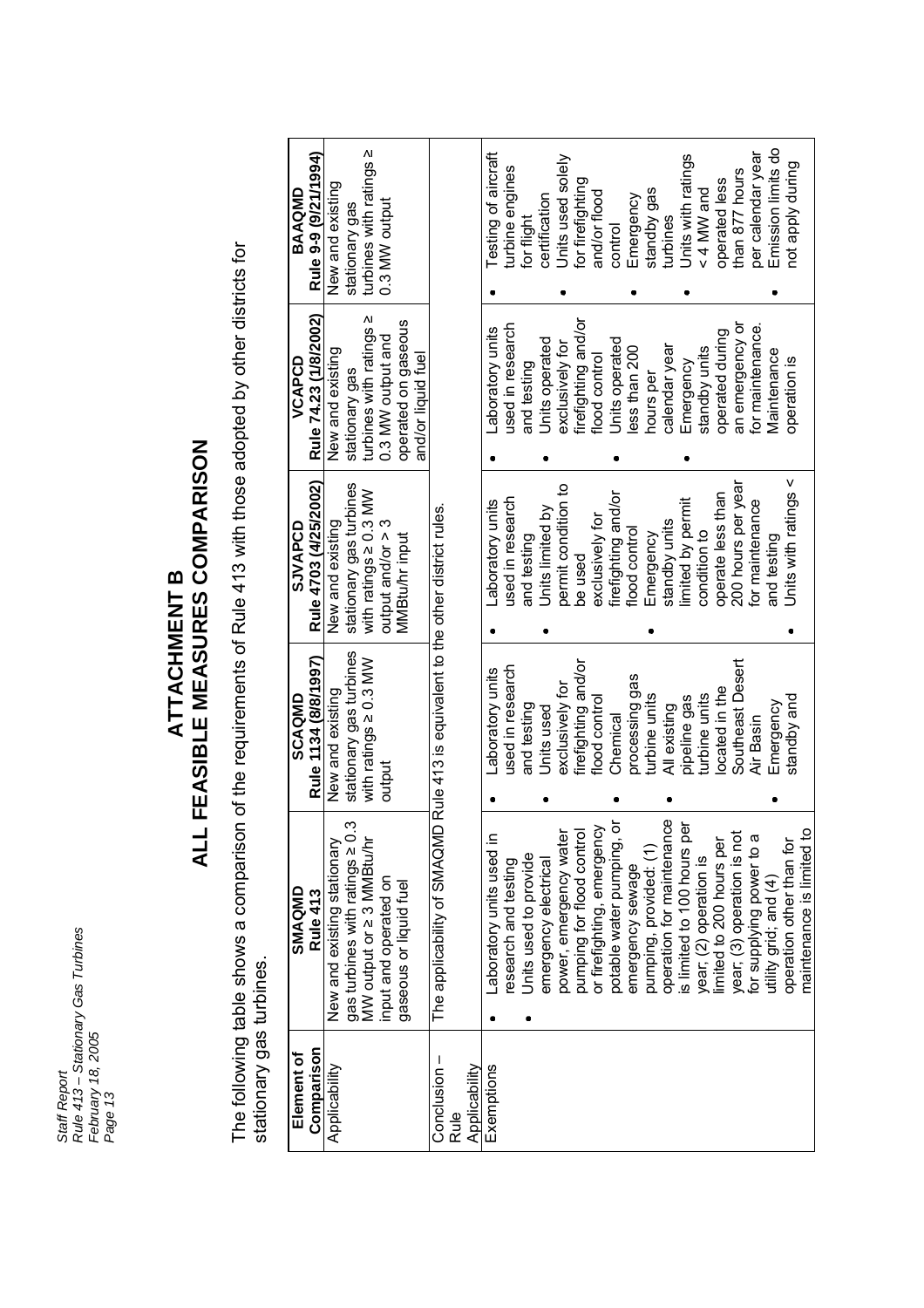*Staff Report Rule 413 – Stationary Gas Turbines February 18, 2005* Staff Report<br>Rule 413 – Stationary Gas Turbines<br>Fage 14<br>Page 14 **r** 

| Element of | SMAQMD                                   | SCAQMD               | <b>SJVAPCD</b>        | VCAPCD                | BAAQMD               |
|------------|------------------------------------------|----------------------|-----------------------|-----------------------|----------------------|
| Comparison | Rule 413                                 | Rule 1134 (8/8/1997) | Rule 4703 (4/25/2002) | Rule 74.23 (1/8/2002) | Rule 9-9 (9/21/1994) |
|            | actual emergency                         | peaking gas          | 4 MW limited by       | limited to 104        | inspection and       |
|            | purposes                                 | turbines operating   | permit condition to   | hours per             | maintenance          |
|            | Jnits removed from<br>٠                  | ess than 200         | operate less than     | calendar year         | periods, provided:   |
|            | service prior to 5/31/1997               | hours per            | 877 hours per         | Emission limits do    | (1) inspection and   |
|            | Emission limits do not<br>٠              | calendar year and    | calendar year         | not apply during      | maintenance          |
|            | 흐<br>apply during startup ar             | equipped with a      | Emission limits do    | startup or            | periods are          |
|            | $\mathbf{a}$<br>shutdown periods, not    | non-resettable       | not apply during      | shutdown              | limited to a total   |
|            | $\frac{a}{b}$<br>exceed 1 hour for start | nour meter           | startup or            | periods. A            | of 48 hours          |
|            | and 1 hour for shutdown,                 | All existing gas     | shutdown periods,     | startup period        | between May 1        |
|            | except for a combined                    | turbines operating   | not to exceed 2       | shall not exceed 2    | and October 31 in    |
|            | cycle turbine ≥ 160 MW                   | n the Southeast      | hours each            | hours for units       | a calendar year;     |
|            | output, startup may not                  | Desert Air Basin     |                       | utilizing steam       | (2) in a calenda     |
|            | ρū<br>exceed 4 hours followin            | or San Clemente      |                       | njection and 1        | year when an         |
|            | shutdown of the steam                    | sland and rated      |                       | hour for all other    | nspection            |
|            | turbine of 72 hours or                   | below 4 MW and       |                       | units. $A$            | required by          |
|            | ă<br>more and startup may                | operated less than   |                       | shutdown period       | California Labor     |
|            | ρū<br>exceed 3 hours followi             | 877 hours per        |                       | shall not exceed 1    | Code Section         |
|            | a shutdown of the steam                  | year                 |                       | hour                  | 7682 is not          |
|            | turbine of between 8 and                 | Emission limits do   |                       | Emission limits do    | performed, total     |
|            | 72 hours                                 | not apply during     |                       | not apply during      | maintenance and      |
|            | A turbine > 100 MW                       | startup periods,     |                       | unplanned load        | inspection time      |
|            | output is allowed a 6-hour               | not to exceed 2      |                       | changes, not to       | shall be limited to  |
|            | averaging period for                     | nours each           |                       | exceed 2 hours        | 144 hours; and       |
|            | compliance with NO <sub>x</sub>          |                      |                       | for units utilizing   | (3) in a calendar    |
|            | imits during a short-term                |                      |                       | steam injection       | year when an         |
|            | excursion under specific                 |                      |                       | and 1 hour for all    | inspection           |
|            | circumstances                            |                      |                       | other units           | required by          |
|            |                                          |                      |                       |                       | California Labor     |
|            |                                          |                      |                       |                       | Code Section         |
|            |                                          |                      |                       |                       | 7682 is              |
|            |                                          |                      |                       |                       | performed, total     |
|            |                                          |                      |                       |                       | maintenance and      |
|            |                                          |                      |                       |                       | inspection time      |
|            |                                          |                      |                       |                       | shall be limited to  |
|            |                                          |                      |                       |                       | 144 hours plus       |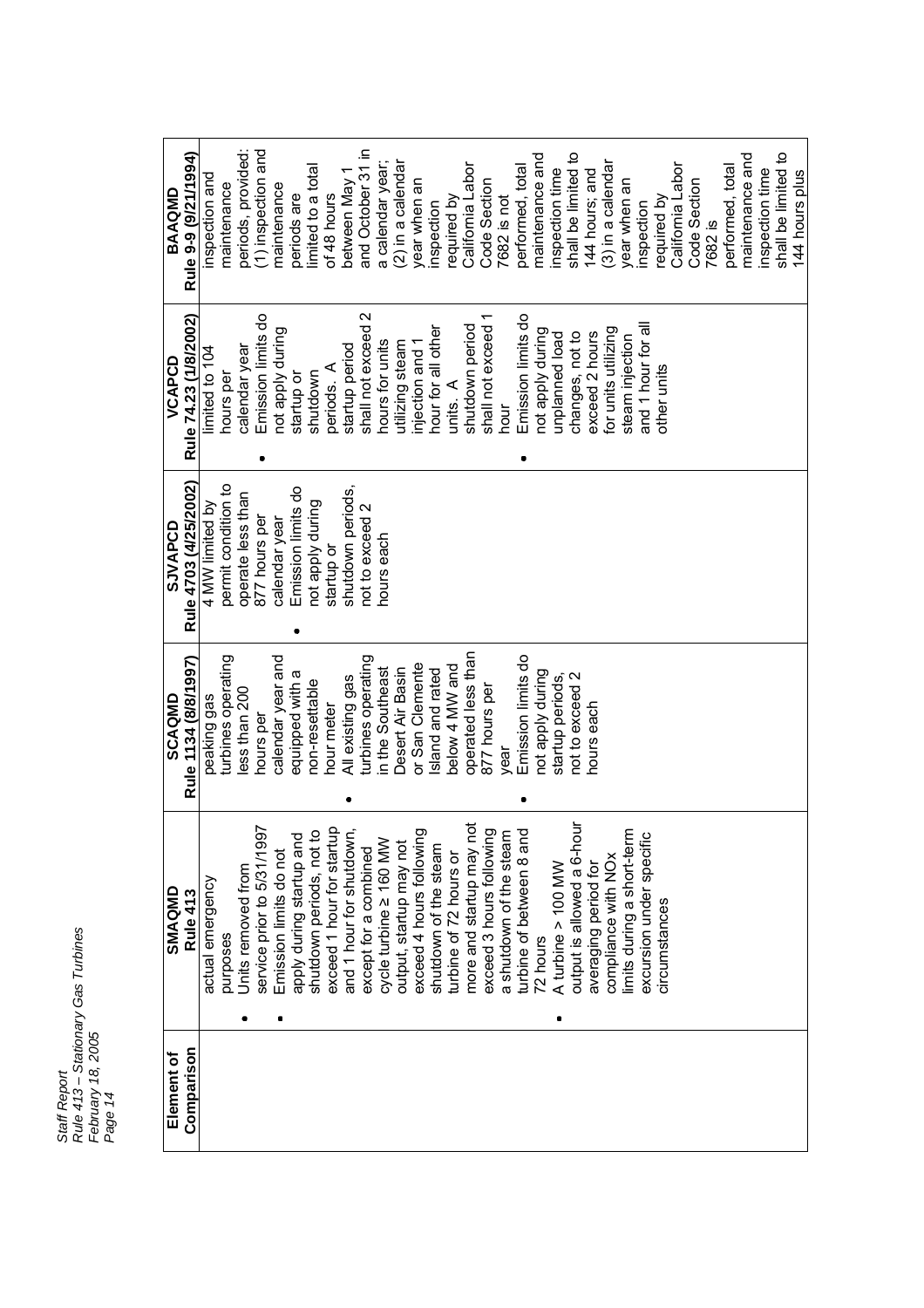| Rule 413 - Stationary Gas Turbines |                              |
|------------------------------------|------------------------------|
| Staff Report                       | February 18, 2005<br>Page 15 |

total of 312 hours.<br>Emission limits do<br>not apply during SCR (42 ppmv for additional time for additional time for exceed an overall periods)<br>15 ppmv for units **Rule 9-9 (9/21/1994)** exceed an overall 42 ppmy for units **BAAQMD**<br>Rule 9-9 (9/21/1994) the required<br>inspection, not to 42 ppmv for units 0.3 MW and < 10 MW (55 ppmv gas firing and 65 15 ppmv for units inspection, not to the startup or<br>shutdown period, shutdown period, hours for a<br>startup or 1 hour NOx limits corrected<br>to 15% O<sub>2</sub>, dry basis startup or 1 hour gas firing and 65 to 15%  $O_2$ , dry basis ppmv for liquid<br>fuel firing during not to exceed 3 NOx limits corrected not apply during fuel firing during not to exceed 3 excursions proposed for Rule 413 are necessary to accommodate technological limitations. These technological limitations also iquid fuel firing for a shutdown excursions proposed for Rule 413 are necessary to accommodate technological limitations. These technological limitations also for refinery fuel liquid fuel firingfor a shutdown The exemptions for SMAQMD Rule 413 are as stringent as the other district rules, except for the startup period and short-term natural gas curtailment or > 10 MW, w/o excursions. For large, combined cycle turbines, the extended startup period and extended averaging period during short-term Condusion – The exemptions for SMAQMD Rule 413 are as stringent as the other district rules, except for the startup period and short-term<br>Exemptions excursions. For large, combined cycle turbines, the extended startup short testing 10 MW<br>15 ppmv\* for units 25 ppmy\* for units **VCAPCD<br>Rule 74.23 (1/8/2002) Rule 74.23 (1/8/2002)** 25 ppmv\* for units 15 ppmv\* for units 42 ppmy for units 2.9 MW<br>42 ppmv for units NOx limits corrected<br>to 15% O<sub>2</sub>, dry basis 42 ppmv for units 42 ppmv for units Gaseous Fuel Firing to 15%  $O_2$ , dry basis  $\geq$  0.3 MW and  $\leq$  $\geq$  2.9 MW and  $\leq$ NOx limits corrected Gaseous Fuel Firing operated  $< 877$  $operated < 877$ hours per year  $\geq 10$  MW, w/o hours per year  $\geq 4$  MW and SCR **SJVAPCD<br>Rule 4703 (4/25/2002)** NO<sub>x</sub> limits corrected to fuel for units ≥<br>4MW and operated 4MW and operated **Rule 4703 (4/25/2002)** NOx limits corrected to 65 ppmy for liquid fuel for units  $> 0.3$ MW and < 10 MW 65 ppmy for liquid fuel for units > 0.3 42 ppmv for<br>gaseous fuel and 65 ppmv for liquid 65 ppmv for liquid 42 ppmv for<br>gaseous fuel and gaseous fuel and gaseous fuel and <877 hours per 877 hours per and operated  $\geq$ 15%  $O_2$ , dry basis 877 hours per Tier 1 Limits exist in the other districts, although they have not yet been addressed. exist in the other districts, although they have not yet been addressed. year **SCAQMD<br>Rule 1134 (8/8/1997)** 9 ppmy for units 2 **Rule 1134 (8/8/1997)** 25 ppmy for units NOx limits corrected<br>to 15% O<sub>2</sub>, dry basis 2.9 MW<br>15 ppmv for units  $\geq$  2.9 MW and  $\leq$  10 MW, w/o SCR 12 ppmy for units 25 ppmv for units 15 ppmv for units 10 MW, w/o SCR 12 ppmv for units 2.9 MW, w/ SCR  $\geq$  0.3 MW and  $\leq$ 2.9 MW, w/ SCR to 15%  $\mathrm{O}_2$ , dry basis NOx limits corrected ppmv for units 15 ppmv for combined cycle units  $\geq 60$  MW. units  $\geq 60$  MW,  $\geq 10$  MW, w/o SCR operated  $\geq$  877 hours per operated  $\geq 877$  hours per hours per year, w/o SCR hours per year, w/o SCR NOx limits corrected to 15%<br>O<sub>2</sub>, dry basis MW and operated  $< 877$ MW and operated < 877 NOx limits corrected to 15% 42 ppmy for units  $\geq$  0.3 MW and < 2.9 MW<br>42 ppmv for units  $\geq$  2.9 25 ppmv for units  $\geq$  2.9 42 ppmv for units  $\geq 0.3$ 42 ppmv for units  $\geq 2.9$ 25 ppmv for units  $\geq 2.9$ MW and < 10 MW and MW and < 10 MW and year<br>15 ppm∨ for units ≥ 10 15 ppmv for units ≥ 10<br>…… 9 ppmv for units  $\geq 10$  $9$  ppmv for units  $\geq 10$ MW, operated  $\geq 877$ MW, operated  $\geq 877$ Gaseous Fuel Firing **SMAQMD Rule 413** Gaseous Fuel Firing hours per year hours per year  $\ddot{\phantom{a}}$  $\bullet$ **Comparison Element of** Conclusion-Exemptions Emission Limits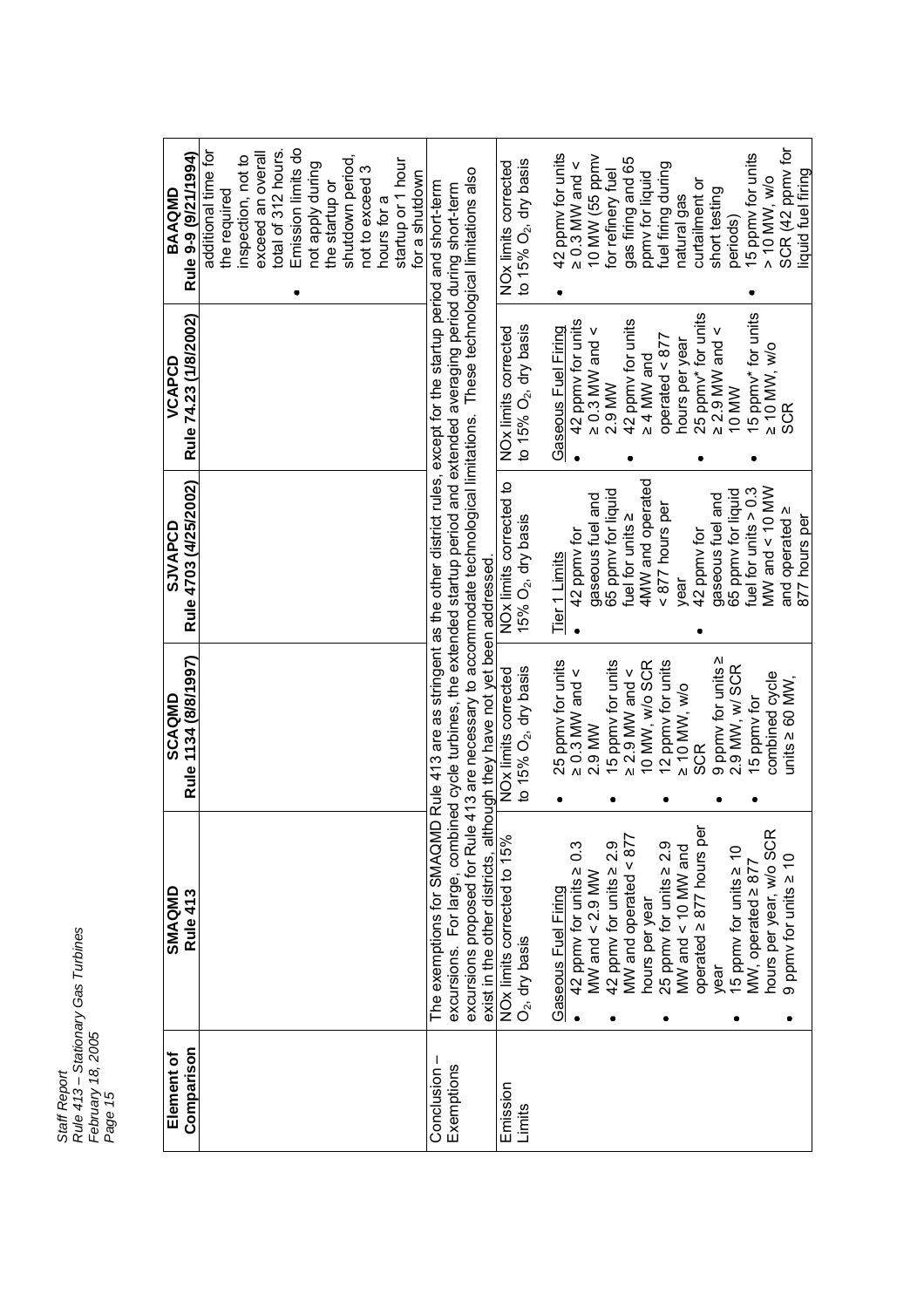| Element of | SMAQMD                                  | SCAQMD                   | SJVAPCD                                              | VCAPCD                               | BAAQMD                  |
|------------|-----------------------------------------|--------------------------|------------------------------------------------------|--------------------------------------|-------------------------|
| Comparison | Rule 413                                | Rule 1134 (8/8/1997)     | Rule 4703 (4/25/2002)                                | Rule 74.23 (1/8/2002)                | Rule 9-9 (9/21/1994)    |
|            | MW, operated $\geq 877$                 | w/o SCR                  | year, w/o SCR                                        |                                      | gas<br>during natural   |
|            | hours per year, w/ SCF                  | 25 ppmy for units        | 15 ppmv* for                                         | 9 ppmv* for units<br>≥ 10 MW, w/ SCR | curtailment or          |
|            |                                         | $\geq$ 2.9 MW and $\leq$ | gaseous fuel and                                     |                                      | short testing           |
|            | Liquid Fuel Firing                      | 10 MW using fuel         | 42 ppmy* for liquid                                  | Liquid Fuel Firing                   | periods)                |
|            | $0.\overline{3}$<br>65 ppmy for units 2 | w/a minimum of           | fuel for units $\geq 10$                             | 65 ppmy for units                    | 9 ppmy for units >      |
|            | MW and < 10 MW                          | 60% sewage               | MW and operated                                      | $\geq$ 0.3 MW and $\leq$             | 10 MW, w/ SCR           |
|            | 65 ppmv for units $\geq 10$             | digester gas             | $\geq 877$ hours per                                 | 10 MW                                | (25 ppmv for            |
|            | MW and operated <877                    |                          | year, w/o SCR                                        | 65 ppmy for units                    | liquid fuel firing      |
|            | hours per year                          | Turbines with            | 9 ppmv* for                                          | $\geq 4$ MW and                      | during natural gas      |
|            | 42 ppmv for units ≥ 10                  | efficiencies greater     | gaseous fuel and                                     | operated $\leq 877$                  | curtailment or          |
|            | $MW$ , operated $\geq 877$              | than 25% have limits     | 25 ppmy* for liquid                                  | hours per year                       | short testing           |
|            | hours per year, w/o SCR                 | adjusted by the ratio    | fuel for units $\geq 10$                             | 42 ppmv* for units                   | periods)                |
|            | 25 ppmv for units $\geq 10$             | (efficiency/25%)         | MW and operated                                      | $\geq$ 10 MW, w/o                    | 42 ppmv for             |
|            | MW, operated $\geq 877$                 |                          | $\geq 877$ hours per                                 | <b>SCR</b>                           | gaseous fuel and        |
|            | hours per year, w/ SCR                  |                          | year, w/ SCR                                         | 25 ppmy* for units                   | 65 ppmy for liquid      |
|            |                                         |                          | 8 ppmv* for                                          | ≥ 10 MW, w/ SCR                      | fuel for units $\geq 4$ |
|            |                                         |                          | gaseous fuel and                                     |                                      | MW and operated         |
|            |                                         |                          | 42* ppmy for liquid                                  | *Indicates that                      | < 877 hours per         |
|            |                                         |                          | fuel for General                                     | turbines with                        | vear                    |
|            |                                         |                          | Electric Frame 7                                     | efficiencies greater                 | 18 ppmy for units       |
|            |                                         |                          | turbines with Quiet                                  | than 25% have limits                 | permitted prior to      |
|            |                                         |                          | Combustors                                           | adjusted by the ratio                | 5/5/1993 with a         |
|            |                                         |                          | 50 ppmy for                                          | efficiency/25%)                      | BACT limit of 25        |
|            |                                         |                          | gaseous and liquid                                   |                                      | ppmy or below           |
|            |                                         |                          | fuels for Solar                                      |                                      | and using a             |
|            |                                         |                          | Satum 1,100-hp                                       |                                      | control                 |
|            |                                         |                          | turbine powering                                     |                                      | technology other        |
|            |                                         |                          | centrifugal                                          |                                      | than SCR (42            |
|            |                                         |                          | compressor                                           |                                      | ppmy for liquid         |
|            |                                         |                          |                                                      |                                      | fuel firing during      |
|            |                                         |                          | Tier 2 Limits                                        |                                      | natural gas             |
|            |                                         |                          | 50 ppmy for                                          |                                      | curtailment or          |
|            |                                         |                          | gaseous and liquid                                   |                                      | short testing           |
|            |                                         |                          | fuels for Solar                                      |                                      | periods)                |
|            |                                         |                          | $\mathbf{\Omega}$<br>$\mathsf{v}$<br>Saturn turbine, |                                      |                         |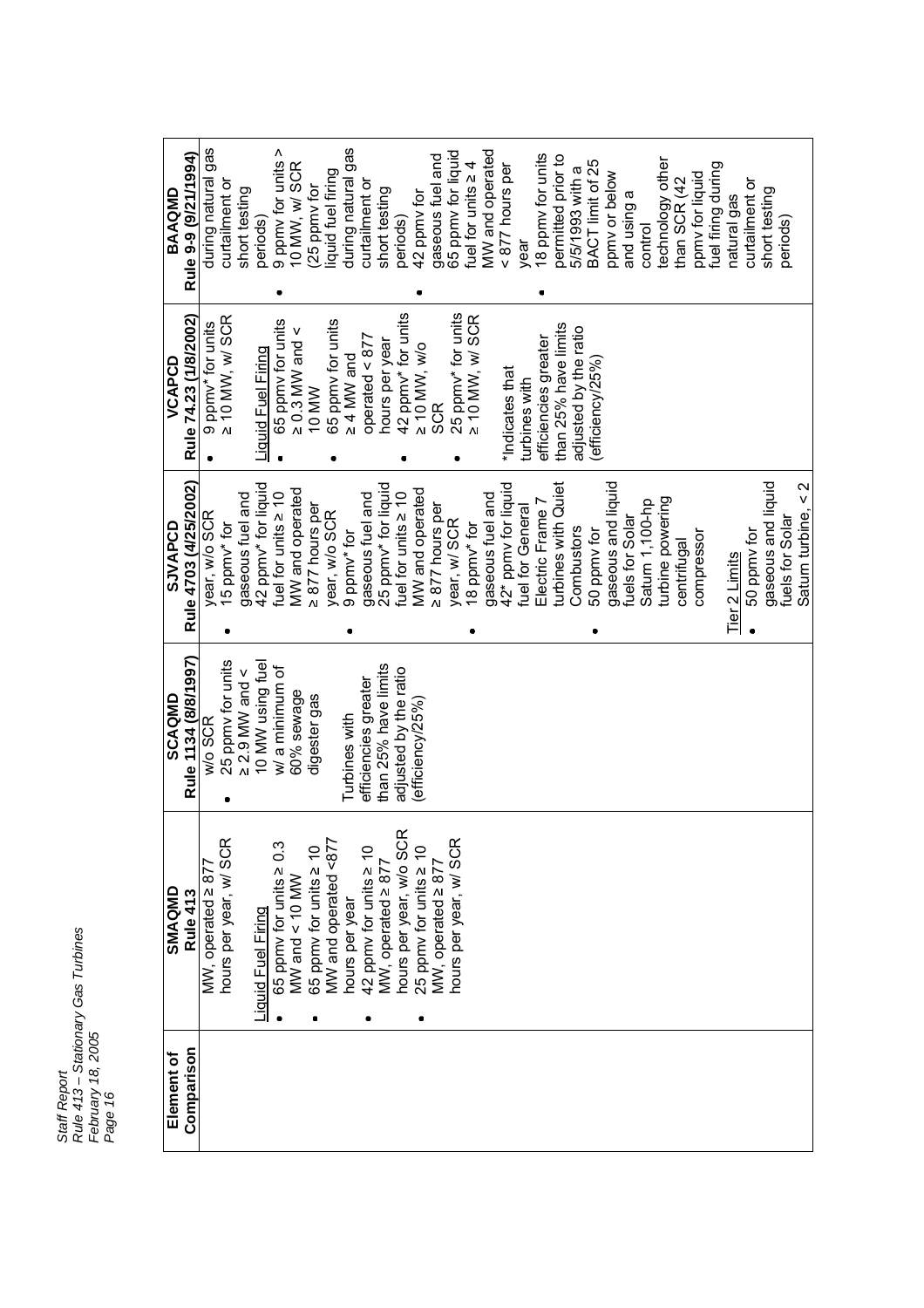| <b>QWOVVB</b>  | Rule 9-9 (9/21/1994)  | Turbines with | efficiencies greater | than 25% can have | limits adjusted by the | ratio (efficiency/25%) |                    |                          |                  |               |              |               |                     |                |             |                  |                    |                          |                  |                               |              |               |                     |                |                   |           |                |                  |                    |                   |                     |        |                        |           |                |                  |
|----------------|-----------------------|---------------|----------------------|-------------------|------------------------|------------------------|--------------------|--------------------------|------------------|---------------|--------------|---------------|---------------------|----------------|-------------|------------------|--------------------|--------------------------|------------------|-------------------------------|--------------|---------------|---------------------|----------------|-------------------|-----------|----------------|------------------|--------------------|-------------------|---------------------|--------|------------------------|-----------|----------------|------------------|
| VCAPCD         | Rule 74.23 (1/8/2002) |               |                      |                   |                        |                        |                    |                          |                  |               |              |               |                     |                |             |                  |                    |                          |                  |                               |              |               |                     |                |                   |           |                |                  |                    |                   |                     |        |                        |           |                |                  |
| <b>SJVAPCD</b> | Rule 4703 (4/25/2002) | MW, driving   | centrifugal          | compressor        | 25 ppmv for            | gaseous fuel and       | 65 ppmy for liquid | fuel for units $\leq 10$ | MW if a dry low- | NOx system is | commercially | available for | specific unit as of | April 30, 2003 | 35 ppmy for | gaseous fuel and | 65 ppmy for liquid | fuel for units $\leq 10$ | MW if a dry low- | NO <sub>x</sub> system is not | commercially | available for | specific unit as of | April 30, 2003 | 5 ppmv (standard) | or 3 ppmv | (enhanced) for | gaseous fuel and | 25 ppmy for liquid | fuel for combined | $cyc$ le units > 10 | $\geq$ | 5 ppmv (standard)<br>٠ | or 3 ppmv | (enhanced) for | gaseous fuel and |
| <b>SCAQMD</b>  | Rule 1134 (8/8/1997)  |               |                      |                   |                        |                        |                    |                          |                  |               |              |               |                     |                |             |                  |                    |                          |                  |                               |              |               |                     |                |                   |           |                |                  |                    |                   |                     |        |                        |           |                |                  |
| <b>SMAQMD</b>  | Rule 413              |               |                      |                   |                        |                        |                    |                          |                  |               |              |               |                     |                |             |                  |                    |                          |                  |                               |              |               |                     |                |                   |           |                |                  |                    |                   |                     |        |                        |           |                |                  |
| Element of     | Comparison            |               |                      |                   |                        |                        |                    |                          |                  |               |              |               |                     |                |             |                  |                    |                          |                  |                               |              |               |                     |                |                   |           |                |                  |                    |                   |                     |        |                        |           |                |                  |

*Staff Report*

*Rule 413 – Stationary Gas Turbines*

Staff Report<br>Rule 413 – Stationary Gas Turbines<br>*F*age 17<br>Page 17

*February 18, 2005*

 $\mathbf{r}$ 

┱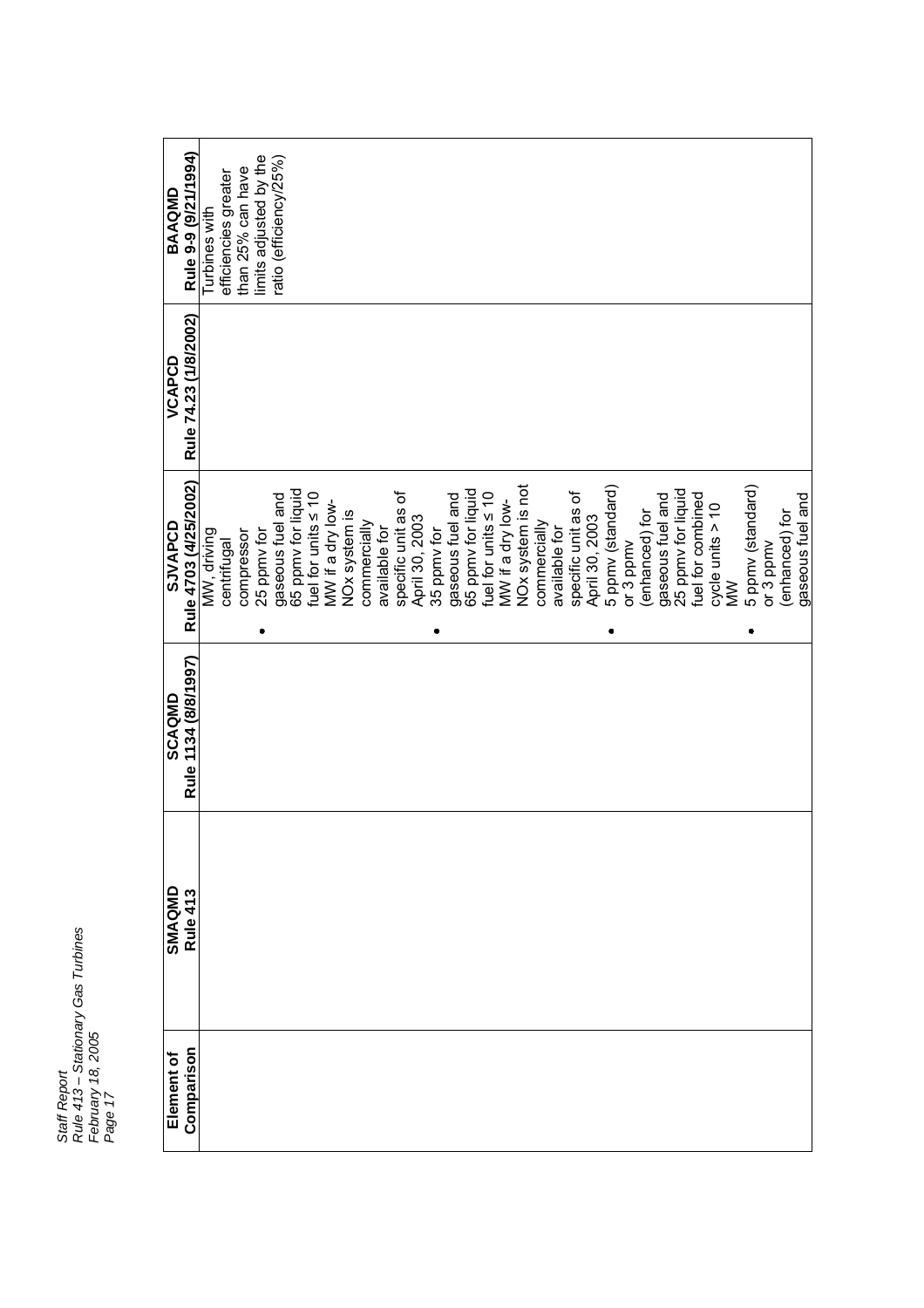| Rule 9-9 (9/21/1994)<br>BAAQMD        |                                                                                                                                                                                                                                                                                                                                                                                                                                                                                |                                                                                                                                                                                                                                                                                                                        | <b>MW</b> and operated<br>more than 4,000<br>For units $\geq 10$            | hours per year, a<br>CEM is required               | nitial source test                                                |
|---------------------------------------|--------------------------------------------------------------------------------------------------------------------------------------------------------------------------------------------------------------------------------------------------------------------------------------------------------------------------------------------------------------------------------------------------------------------------------------------------------------------------------|------------------------------------------------------------------------------------------------------------------------------------------------------------------------------------------------------------------------------------------------------------------------------------------------------------------------|-----------------------------------------------------------------------------|----------------------------------------------------|-------------------------------------------------------------------|
| Rule 74.23 (1/8/2002)<br>VCAPCD       |                                                                                                                                                                                                                                                                                                                                                                                                                                                                                |                                                                                                                                                                                                                                                                                                                        | MW and operated<br>more than 4,000<br>For units $\geq 10$                   | hours per year, a<br>CEM is required               | Annual source<br>igat                                             |
| Rule 4703 (4/25/2002)<br>SJVAPCD      | *Indicates that turbines<br>greater than 25% have<br><b>MW</b> and operated<br>25 ppmy for liquid<br>simple cycle units<br>ppmy (enhanced)<br>ppmy (enhanced)<br>limits adjusted by the<br>ratio (efficiencv/25%)<br>standard) or 25<br>for liquid fuel for<br>> 877 hours per<br>for gaseous fuel<br>cycle units $> 10$<br>operated $\leq 877$<br>standard) or 5<br>hours per year<br>fuel for simple<br>$> 10$ MW and<br>and 42 ppmv<br>with efficiencies<br>25 ppmv<br>year | ingent limits for Rule 413 that would reduce emissions from any existing (or future) turbines within the<br>o with capacities ≥ 0.3 MW have been permitted with BACT requirements (5 ppmv or less) that are<br>he district rules. Because the existing turbines all have state-of-the-art emission controls, it is not | and operated more<br>For units $\geq 10$ MW<br>than 4,000 hours<br>٠        | per year, a CEM is<br>required                     | exhaust gas NOx<br>For units with                                 |
| Rule 1134 (8/8/1997)<br><b>SCAQMD</b> |                                                                                                                                                                                                                                                                                                                                                                                                                                                                                |                                                                                                                                                                                                                                                                                                                        | For cogeneration<br>cycle units $\geq 2.9$<br>and combined                  | MW, a CEM is<br>equired                            | 25 tons per year<br>For units emitting<br>$\overline{\mathsf{A}}$ |
| SMAQMD<br>Rule 413                    |                                                                                                                                                                                                                                                                                                                                                                                                                                                                                | All turbines within SMAQMI<br>more stringent than any of t<br>possible to impose more str<br>District at this time                                                                                                                                                                                                     | operated more than 4,000<br>For units $\geq 10$ MW and<br>hours per year, a | Ξ<br>monitoring (CEM) syste<br>continuous emission | Annual source test<br>is required                                 |
| Comparison<br>Element of              |                                                                                                                                                                                                                                                                                                                                                                                                                                                                                | Conclusion<br>Emission<br>Limits                                                                                                                                                                                                                                                                                       | Source Testing<br>Monitoring and<br>Requirements                            |                                                    |                                                                   |

*Staff Report Rule 413 – Stationary Gas Turbines February 18, 2005* Staff Report<br>Rule 413 – Stationary Gas Turbines<br>Fage 18<br>Page 18